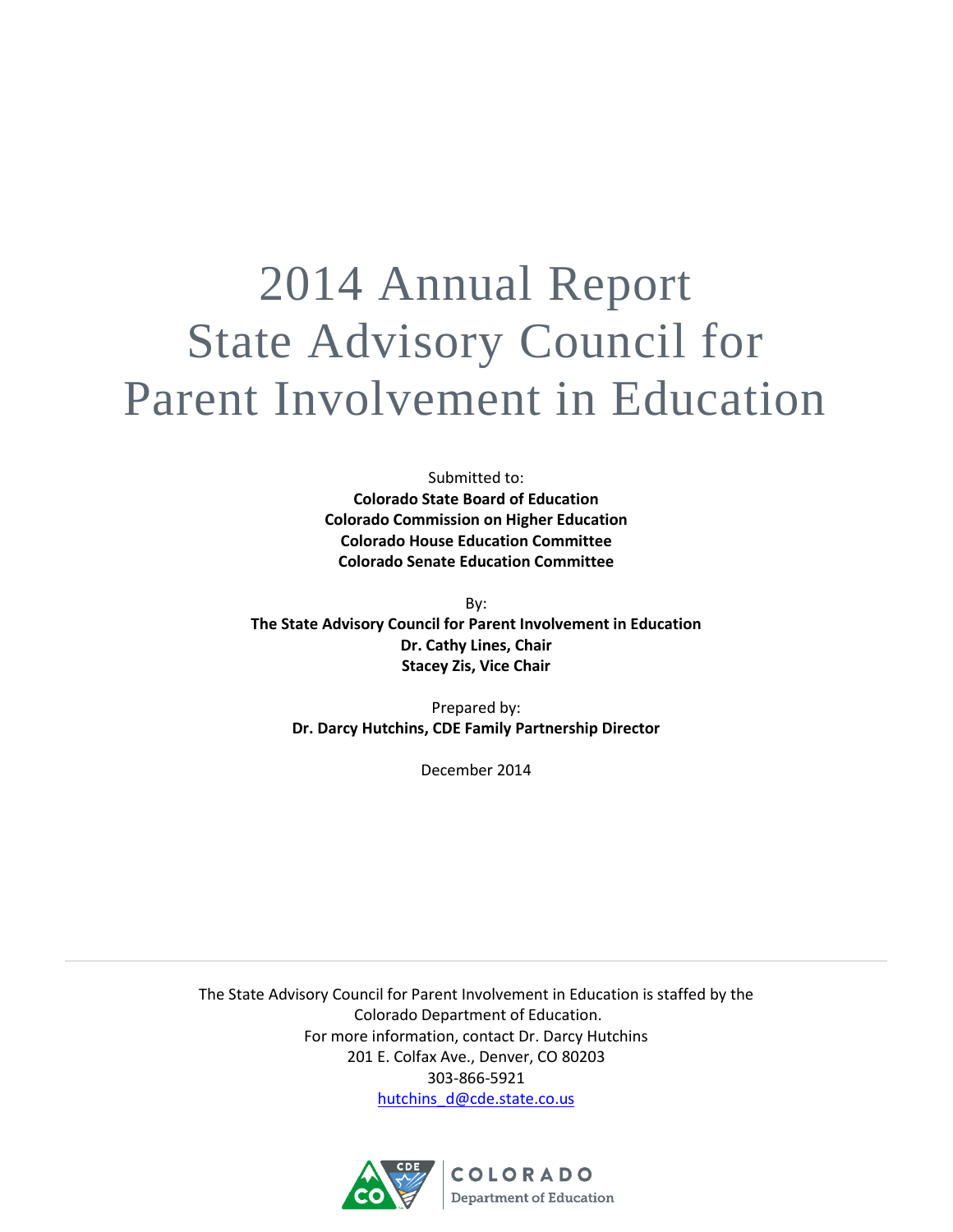The State Advisory Council for Parent Involvement in Education (SACPIE) is a legislated body of diverse stakeholders charged to advise state organizations and school districts on issues related to increasing parent involvement<sup>1</sup> in education. The premise is that by promoting family-school partnerships, this will help to improve the quality of public education and raise the level of students' academic achievement throughout the state (C.R.S. § 22-7-301 and C.R.S. § 22-7-304). This responsibility specifically includes involving families in programs to increase high school and college graduation rates, decrease drop-out rates, and close the achievement and growth gaps between learner groups in the state. A listing of the SACPIE membership and the groups they represent can be viewed in Appendix A.

Pursuant to Senate Bill 13-193, the purpose of this report is to outline SACPIE's progress in promoting familyschool partnerships in the state and in fulfilling the duties specified in C.R.S. § 22-7-304 from SB 09-090 and SB 13-193 (Appendix B, Link 1). This report includes a description of SACPIE's structure and membership, as well as a list of advisory duties,<sup>2</sup> SACPIE's progress on the duties, and next steps.

#### **SACPIE Structure and Membership**

SACPIE, a 23 member council plus advisory and CDE support members, meets quarterly. In 2014, SACPIE had an Executive Committee and four working committees: Early Childhood, K-12, Higher Education, and Partnerships. Every member of SACPIE serves on a working committee, based on his or her area of expertise. Each committee has legislated responsibilities, a purpose, and an action plan. Committee members meet regularly to discuss the identified plan, share progress, and identify needed supports and resources. The committees also report progress to the SACPIE council at quarterly meetings.

Each SACPIE committee has a CDE staff member who represents a different unit/office. Having CDE representation on every SACPIE committee from across the Department allows for multiple perspectives in discussions, direct department support of committee work, access to relevant resources, alignment of work, and reciprocal communication between CDE and SACPIE.

In addition, the Department of Higher Education (DHE) has designated a resource liaison, who serves on the Higher Education and Partnerships Committees as an advisory member.

The Executive Committee, comprised of the SACPIE Chair, Vice-Chair, working committee chairs, and the CDE Family Partnership Director meets six times during the year. The purpose of the Executive Committee is to:

- Lead the SACPIE by planning meetings.
- Review vacancies and recommend new members.
- Review best practices for adherence to the framework.
- Review website contributions and external communication.
- Ensure implementation of procedures/policy recommendations.
- Guide the other committees in their work.

 $\overline{\phantom{a}}$ 

 $1$  In an effort to align state and national language, based on current research, this report uses the word "family" as opposed to "parent" and "engagement" or "partnering" instead of "involvement." This is done purposefully to be more inclusive and suggest a higher level of collaboration beyond involvement.

 $2$  C.R.S. § 22-7-304 outlines 15 recommendations for advisory duties and technical assistance for SACPIE to conduct in Colorado. This report includes the recommendations that SACPIE has begun to implement.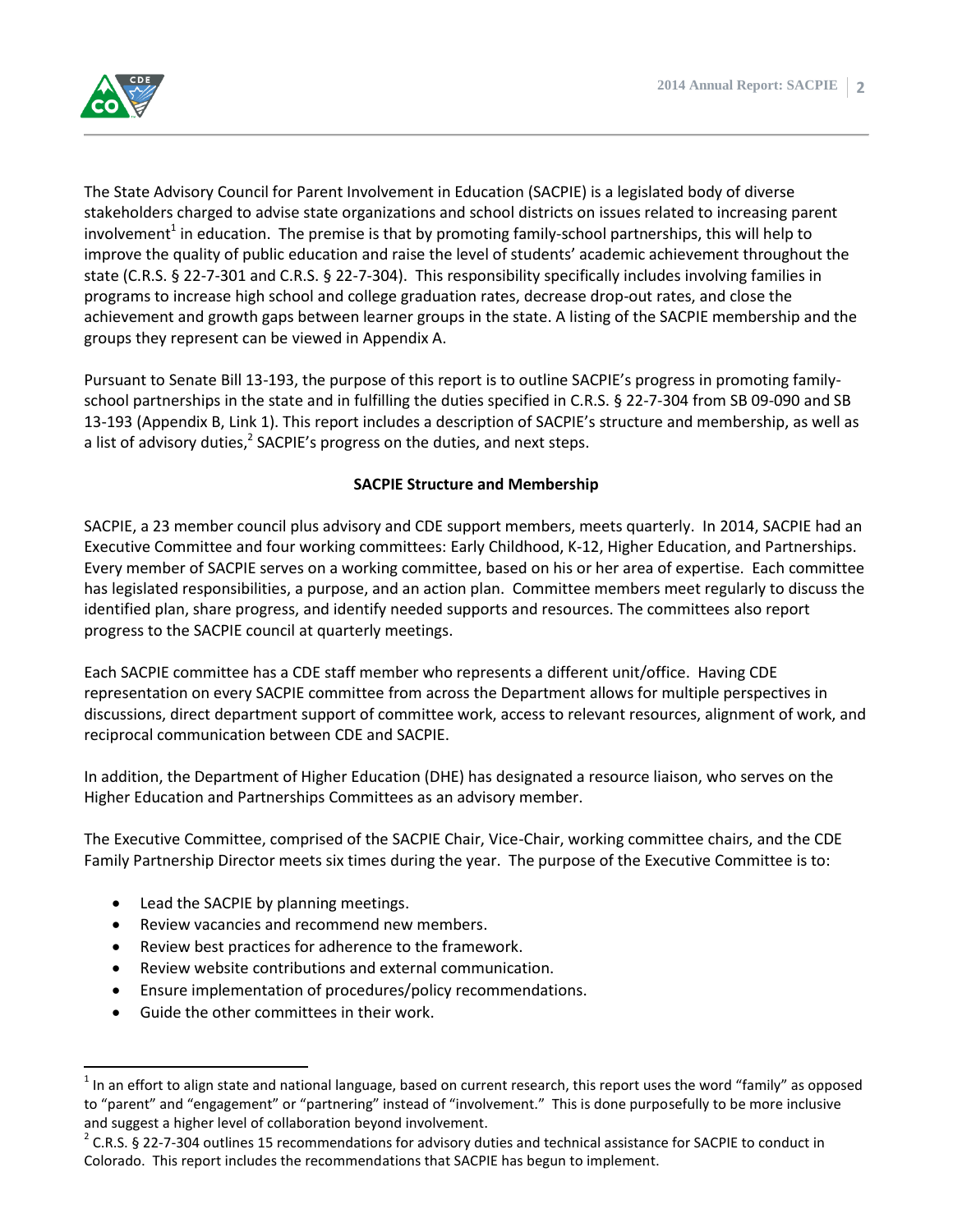

This year, the members of the Executive Committee helped to plan the Family and School Partnership in Education Month, reviewed and revised SACPIE Operating Procedures, planned a member organizational retreat, posted multiple resources on the SACPIE website, and selected four new parent representatives and one new counselor representative to serve a three year term on SACPIE. A copy of the SACPIE parent member application can be viewed in Appendix C. This basic application is adapted for other representatives when such vacancies arise on the Council.

In order to build a statewide communication structure, the SACPIE Executive Committee initiated an email stakeholder network. This is a community of people who have shown an interest in SACPIE or family-school partnerships through various venues. Information about SACPIE activities is sent to this list several times a year in order to widen SACPIE's messaging outreach.

During the November full-council meeting, SACPIE also approved the revised 2015 Operating Procedures. The Operating Procedures state that each year, the council will select a Chair and Vice Chair. A CDE representative may serve in only one of these roles at any one time and every effort will be made to have a parent representative serve in one of these roles each year. At the SACPIE meeting on November 18, 2014, the Council elected Stacey Zis, a parent representative, as Chair. SACPIE also elected Kim Watchorn, a CDE representative whose term begins January 1, 2015, to be the Vice Chair.

#### **SACPIE Advisory Duties**

**Advisory Duty:** The council shall inform, at a minimum, the early childhood councils and the early childhood care and education councils created pursuant to article 6.5 or title 26 (C.R.S. § 22-7-304(1)).

The Early Childhood Committee is co-chaired by Jennifer García-Rosendo, a representative with expertise in early childhood, and Tomás MejÍa, CDE representative. The purpose of this committee is to identify and communicate with early childhood education councils (ECE) and early childhood leadership networks in Colorado regarding family, school, and community partnerships and resources. In 2014, the Early Childhood Committee:

- Connected with existing ECE groups around Colorado.
- Created a needs assessment for families and caregivers.
- Presented at various conferences in Colorado.
- Participated in the Buell Radio Show (Appendix B, Link 2).

In addition to these tasks, on July 28<sup>th</sup>, 2014 a SACPIE representative presented at the Early Childhood and School Readiness Legislative Commission (Appendix B, Link 3). A SACPIE representative also served on the School Readiness Advisory Committee and the Commissioner's Literacy Work Group.

In May 2014, SACPIE and Colorado legislation was highlighted as an "exemplary state initiative" in *Parent Engagement from Preschool to Grade 3: A Guide for Policymakers,* a publication from the National Center for Children in Poverty at Columbia University (Appendix B, Link 4).

**Advisory Duty:** Creating and implementing programs to effectively involve parents in improving their children's education and levels of academic achievement. To identify these best practices and strategies, the council shall review the programs implemented in other states and the results of state and national research conducted in this area. (C.R.S. § 22-7-304(1)(a)).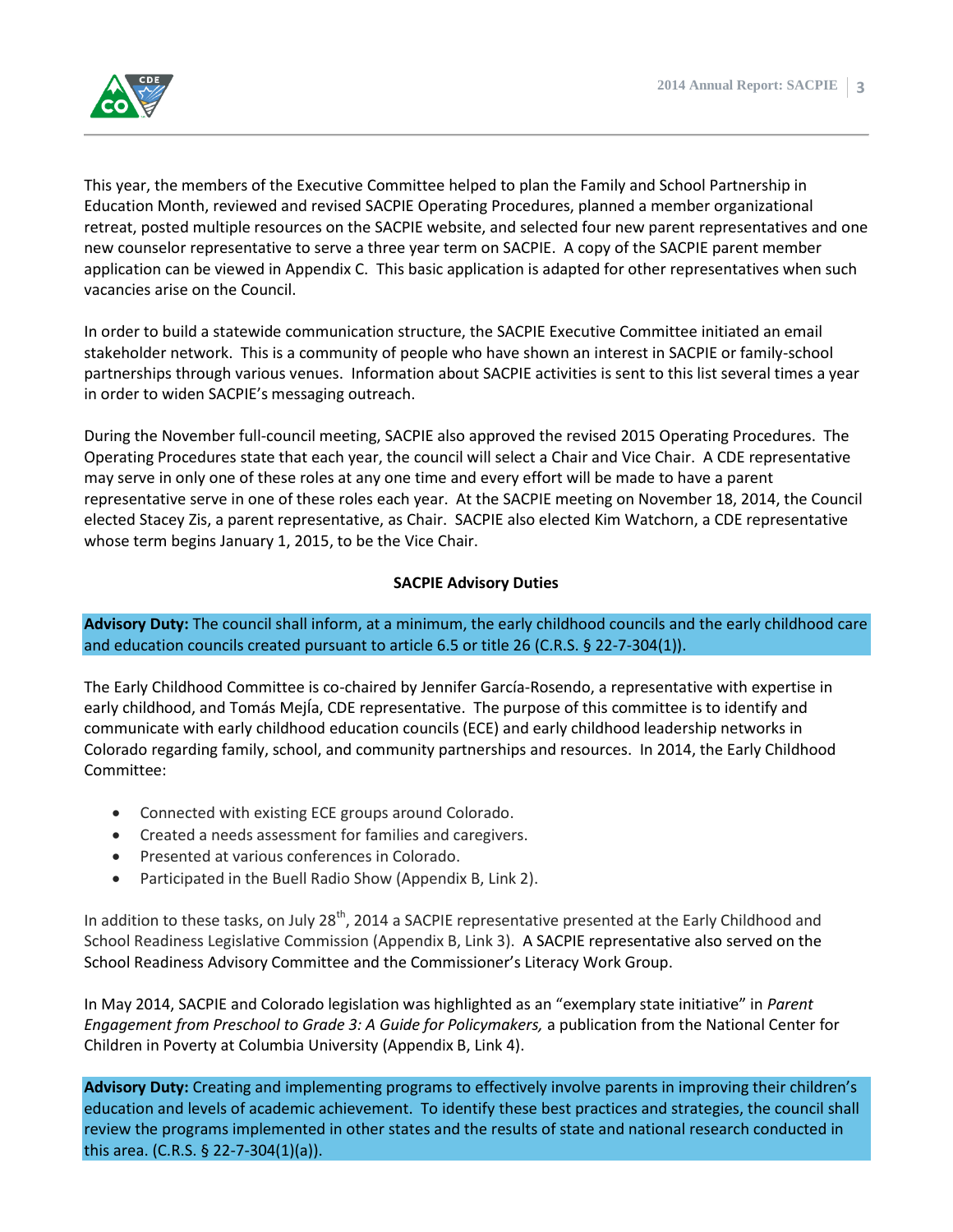

SACPIE is a council driven by research and data. To that end, the Council must align its work with the National Standards for Family-School Partnerships (PTA, 2008, Appendix B, Link 5) and references those standards in its resources and presentations. SACPIE also aligns its work with the Dual Capacity Framework, a document published by the U.S. Department of Education in April 2014 (Appendix B, Link 6). A U.S. Department of Education representative serves on SACPIE as an advisory member and in this role, continuously updates SACPIE with related information. SACPIE's work with the Colorado Department of Education has been honored by the U.S. Department of Education as an "effective practice" and is linked on their website (Appendix B, Link 7).

In order to continually stay informed about new research findings and effective partnering programs, a SACPIE representative participates with CDE staff in a monthly national call with other state representatives, facilitated by the Southwest Educational Developmental Laboratory (SEDL).

SACPIE has identified resources for practitioners from nationally recognized organizations on its website, including:

- The Center on School, Family, and Community Partnerships at Johns Hopkins University (Appendix B, Link 8).
- The Family Involvement Network of Educators at Harvard University (Appendix B, Link 9).
- The SEDL National Center for Family and Community Connections with Schools (Appendix B, Link 10).
- The Flamboyan Foundation (Appendix B, Link 11).

The Resources section on the website (Appendix B, Link 12) also includes research articles and toolkits for family-school collaboration. Wherever possible, resources are provided in both English and Spanish. SACPIE members continually research materials and these are archived under Member Contributions (Appendix B, Link 13).

SACPIE collaborated with the Colorado Department of Education to develop and publish a brochure entitled *Families, Schools and Communities Partnering to Support Student Learning*. The brochure is intended as a resource for all stakeholders about how to partner for student achievement. The brochure is available in both English and Spanish (Appendix B, Links 14 and 15).

**Advisory Duty:** Involving parents in programs to raise academic achievement, increase high school graduation rates, decrease student dropout rates, and close the achievement and growth gap. (C.R.S. § 22-7-304(1)(b)).

SACPIE is committed to building capacity in school personnel and families to partner for student achievement. To this end, SACPIE regularly encourages family participation in programs that promote student success. For the third year, Governor Hickenlooper declared October as *Family and School Partnership in Education Month*. The Governor's proclamation is available in English and Spanish on the SACPIE website (Appendix B, Links 16 and 17). School districts and organizations across the state shared the proclamation with boards, educators, families, and community members.

A kickoff event took place on October 1, 2014 at the Colorado Department of Education. Commissioner Robert Hammond facilitated the event and speakers included:

- Lieutenant Governor Joseph A. Garcia.
- SACPIE Chair Dr. Cathy Lines.
- SACPIE Vice Chair Stacey Zis.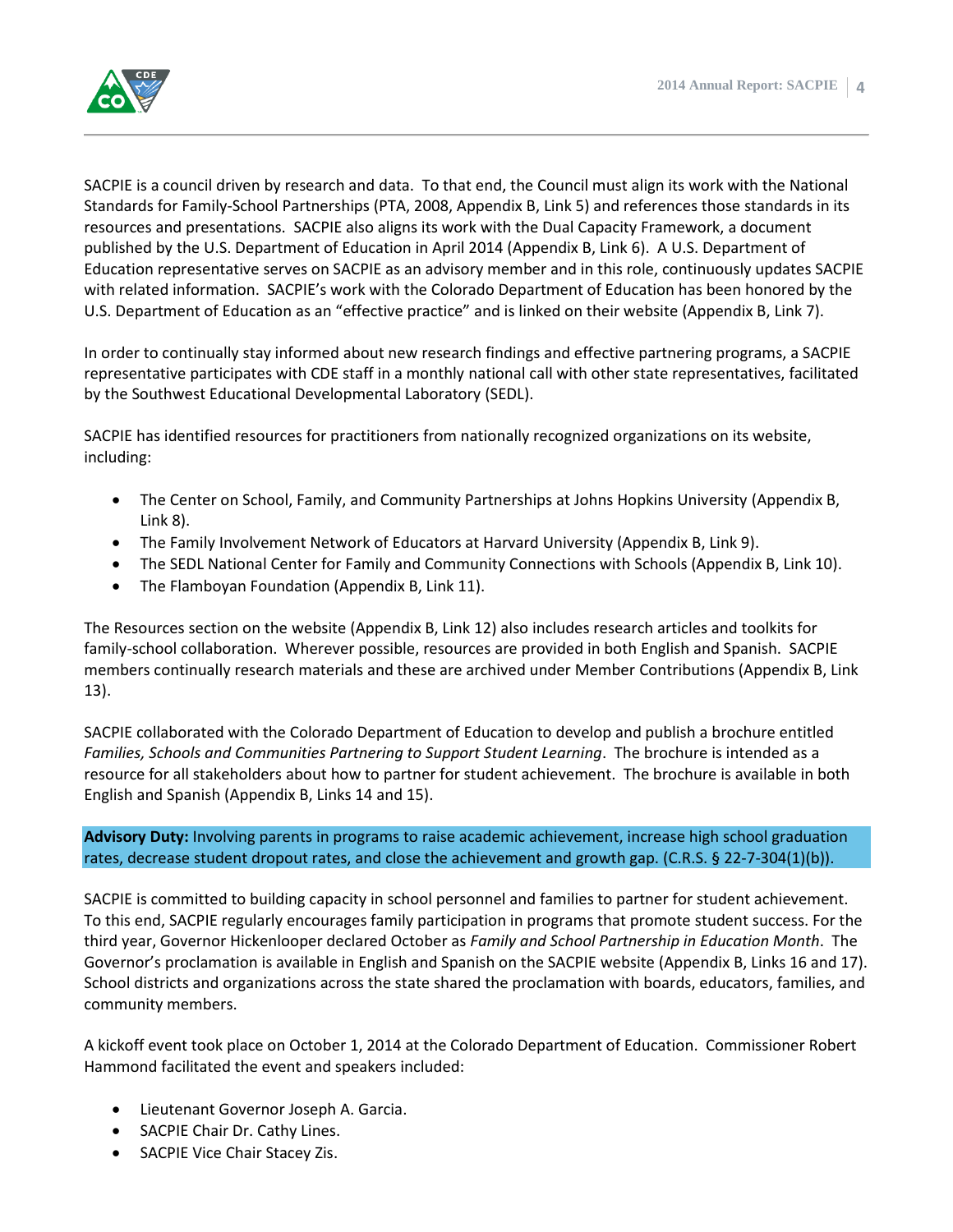

SACPIE Representative and CDE Staff Member Tomás MejÍa.

In addition to this event, each week during October, SACPIE highlighted partnership resources in the CDE publication The Scoop to support stakeholders as they work together.

Members of SACPIE have also presented at numerous statewide conferences (Appendix D). In 2014, SACPIE representatives presented at 11 trainings and nine conferences to approximately 1,000 participants. Presentations included:

- Plenary addresses.
- Breakout sessions.
- Panel member participation.
- Exhibition tables.

The Partnerships Committee, co-chaired by Michelle Winzent, statewide organization of parents and teachers representative, and Amie Baca-Oehlert, representative from a statewide organization of teachers, seeks to:

- Understand, review, update, and publicize relevant programs, trainings, resources, and events.
- Investigate possible grant funding opportunities.

This year, the committee started a SACPIE Spotlight program. At each Council meeting, one of SACPIE's representatives shares information about his or her organization. In 2014, Richard Garcia discussed initiatives about the Colorado Statewide Parent Coalition and Mark Kling shared resources from the Family Resource Center Association.

Additionally, in order to be informed as to their role in implementing new Colorado reform legislation focusing on improving student achievement, SACPIE members heard presentations at their quarterly meetings on how families should participate in the following: Individual Career and Academic Plans (ICAP), early literacy (READ Act), and educator evaluation (Educator Effectiveness).

#### **Advisory Duty:** Involving parents in response to intervention programs in public schools and school districts (C.R.S. § 22-7-304(1)(c)).

SACPIE has inventoried, shared, and built upon existing CDE training and online resources that have been developed by the Office of Learning Supports and Exceptional Student Services (Appendix B, Links 18 and 19) to support families partnering throughout the Multi-Tiered System of Supports (MTSS)/Response to Intervention (RtI) process. Key information that SACPIE uses in enacting its legislated responsibility is as follows:

- In Colorado, Response to Intervention is explicitly mentioned in: Rules for the Administration of the Exceptional Children's Educational Act (ECEA), Colorado Read to Ensure Academic Development Act (Colorado READ Act), and SB 09-090.
- In Colorado, *Family, School, and Community Partnering* (FSCP) has been identified as one of the six RtI components, and similarly, now in the broader statewide framework of Multi-Tiered System of Supports (MTSS).
- Beginning in 2009, a core family-school partnering curriculum was developed and training support has been offered in multiple formats (face-to-face trainings, webinars, online courses, email support network) to all education stakeholders.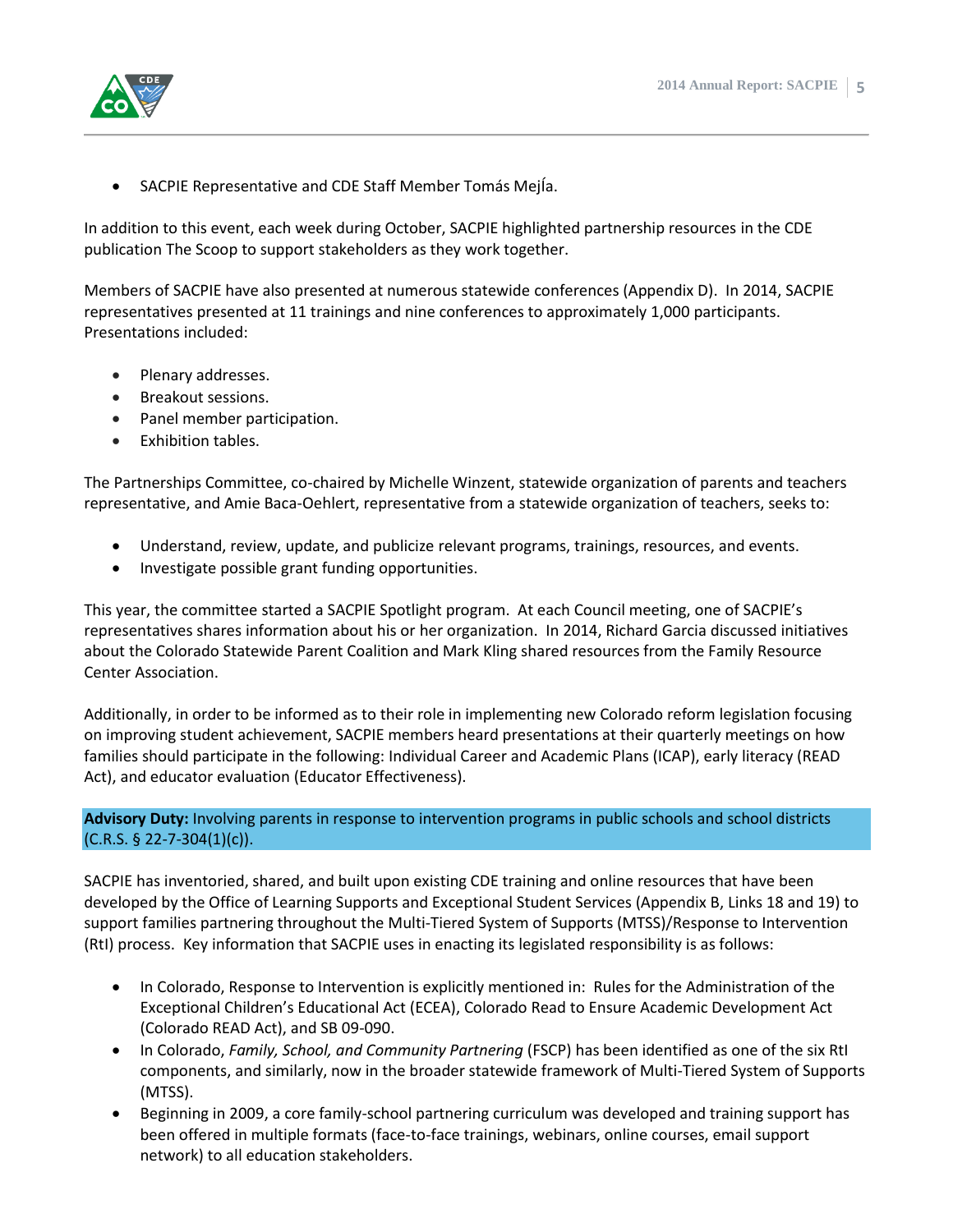

 $\overline{a}$ 

- During 2014, SACPIE has co-presented in numerous face-to-face and online learning opportunities which focus on how families can be effectively included throughout the tiers as partners in decision-making and learning coordination between home and school.
- Alignment between SACPIE and MTSS initiatives has been deliberate and reciprocal, with consistent information being mutually shared in various venues.

**Advisory Duty:** Involving parents in programs to raise academic achievement, improve the persistence rate, and improve the on-time graduation rate of students enrolled in institutions of higher education (C.R.S. § 22-7-  $304(1)(d)$ ).

The purpose of the Higher Education Committee, chaired by Dr. Kristine Greer, representative from higher education, is to:

- Communicate with the Colorado higher education community regarding family, school, and community partnerships, resources, and measures.
- Support the implementation of SACPIE's 7<sup>th</sup> Standard—*Providing professional development and preservice training in partnering with families for administrators and teachers. 3*

The Higher Education Committee is reviewing and revising a document, originally written by Dr. Greer, relating specifically to the National Standards for Family-School Partnerships as they apply to post-secondary education (Appendix B, Link 20).

This year, the committee's goal was to inventory available information for families and institutions of higher education which identifies the family role in supporting the increase of successful and sustainable student admissions, degree completion, and less remediation need. In 2014, the Higher Education Committee completed the following tasks:

- Completed preliminary analysis of survey data (Appendix E).
- Developed preliminary recommendations based on survey data.
- Sent information about *Family and School Partnership in Education Month* to all identified Institutions of Higher Education liaisons and educator preparation department heads.
- Presented at a higher education conference in Colorado.

In addition to the tasks outlined above, SACPIE representatives presented to the Colorado Commission on Higher Education on April 11<sup>th</sup>, 2014. SACPIE also has representatives on the Graduation Guidelines for Students with Disabilities Work Group, the Individual Career and Academic Plan (ICAP) Work Group, and the Postsecondary and Workforce Readiness (PWR) Focus Group.

**Advisory Duty:** Increasing parent involvement in education-related committees at the local and state levels (C.R.S. § 22-7-304(1)(e)).

The K-12 Committee, chaired by Jeff Klein, a CDE representative from the Federal Programs Unit, has the annual goal to develop a shareable product summarizing practical, field-tested solutions to involve more family

<sup>&</sup>lt;sup>3</sup> SACPIE added the 7<sup>th</sup> Standard for Family-School Partnerships based on the research identifying the need for pre-service and practicing educators to learn more about partnering effectively with all families (Caspe, Lopez, Wu, & Weiss, 2011; Epstein & Sanders, 2006).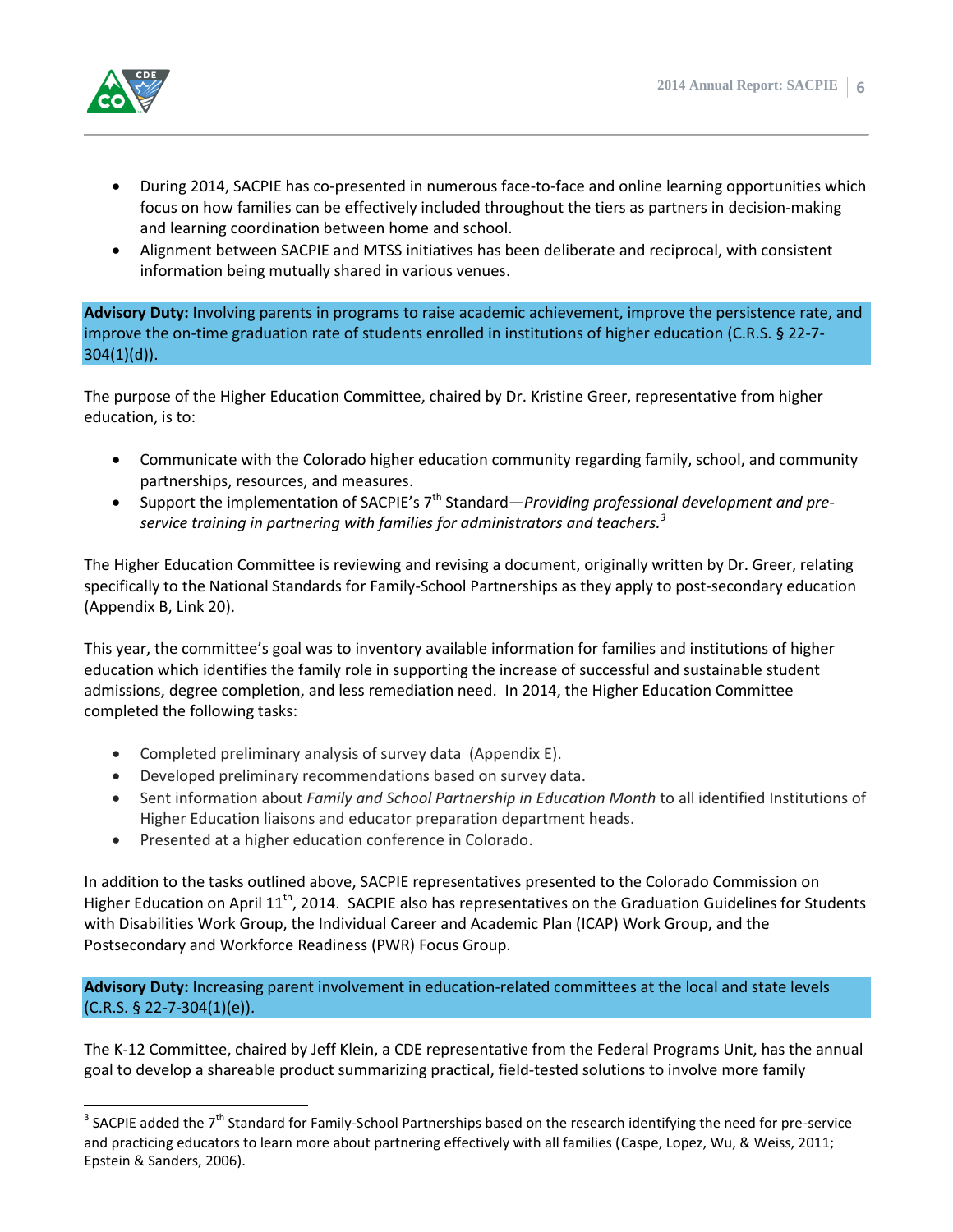

members on district (DAC) and school (SAC) accountability committees. This year, the committee performed a website search of every district in Colorado to see what resources were available about District Accountability Committees. The K-12 Committee used this data to inform promising practices for the DAC and SAC trainings, conducted in collaboration with CDE.

**Advisory Duty:** The council shall work with the department to provide regional training programs for school district accountability committees and school accountability committees. At a minimum, the training programs must address parent leadership and increasing parent engagement with school district accountability committees and school accountability committees, including best practices for parent engagement with school district accountability committees and school accountability committees (C.R.S. § 22-7-304(3)(b)).

SACPIE collaborated with CDE's Family Partnership Director to conduct seven trainings across Colorado about family participation on SACs and DACs. The trainings included information about:

- Basic responsibilities and composition of SACs and DACs.
- How to recruit, prepare, and sustain effective SAC and DAC membership.
- How to collaborate with various stakeholders (i.e. community members, other families, other accountability committees, local boards of education).

Approximately 250 participants, including district leaders, school personnel, family members and community members attended the sessions. In 2015, the K-12 Committee will divide into two committees—Elementary and Secondary—but will continue to work closely with CDE to develop follow-up materials for SACs and DACs.

**Advisory Duty:** The council shall work with the department to provide regional training programs for school districts and charter schools concerning best practices and skills for district and school personnel in working with parents (C.R.S. § 22-7-304(3)(c)).

SACPIE and CDE collaborated to plan and implement regional trainings for Family Partnership Liaisons, SACs and DACs, and other interested school and district stakeholders about promising practices and skills in working with families. The overall purpose of the trainings was to help schools and districts implement comprehensive, sustainable structures for student success. The four components of this structure are:

- The Framework of the National Family-School Partnership Standards.
- Distributed Leadership.
- Action Planning.
- **•** Evaluation.

Information at the trainings aligned with existing learning opportunities and resources within CDE (Appendix F). The Colorado Department of Education and SACPIE conducted seven trainings across Colorado for approximately 420 attendees. Resources from the SAC and DAC trainings and the promising practice trainings can be found in Appendix B, Link 21.

**Advisory Duty:** The council, in consultation with the department of education and the department of higher education, shall identify key indicators of successful parent engagement in education and use the indicators to develop recommendations for methods by which the department of education and the department of higher education may measure and monitor the level of parent engagement with elementary and secondary public schools and with institutions of higher education in Colorado (C.R.S. § 22-7-304(4)).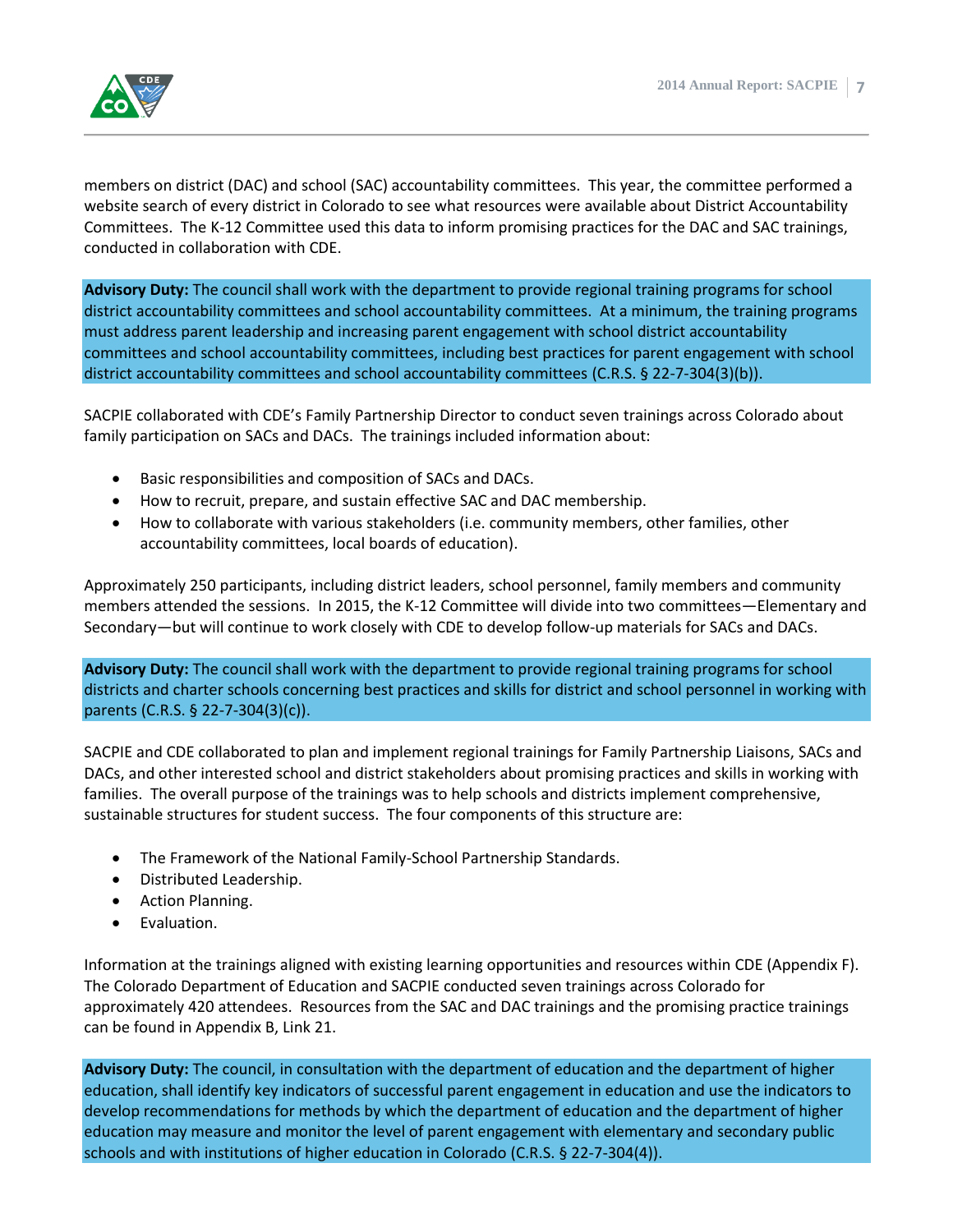

Members of SACPIE continue to work with the CDE Family-School-Community Partnering Community of Practice (Appendix G) and the Department of Higher Education to compile measures of family-school partnership. In 2014, the CDE Family Partnership Director worked with SACPIE and CDE staff members from the Federal Programs Unit to develop a survey for school staff and families to measure family engagement outreach. The surveys are intended to be a resource for schools and districts. The process for the survey development included:

- Aligning questions from existing surveys (Flamboyan Foundation, Kansas Parent Information and Resource Center, Parent Teacher Association, Indicator 8 Parent Survey, Family-School Partnering Survey for the State Personnel Development Grant) with the National Standards for Family-School Partnership Goals and Indicators.
- Completing an inter-rater reliability of selected survey questions.
- Collecting feedback of survey wording for readability from SACPIE, CDE staff, and national Subject Matter Experts.
- Presenting the preliminary survey instrument to the Educational Data Advisory Committee (EDAC) for approval to complete a pilot study.

In 2015, SACPIE will work with CDE to collect pilot data in order to test the validity and reliability of the two surveys. This resource should be available to schools for use at the beginning of the 2015-16 school year.

In addition to the surveys, SACPIE committees will continue to explore current research to identify indicators that measure successful family partnership strategies.

#### **Next Steps**

SACPIE will continue to increase and broaden the implementation of its legislated responsibilities in 2015. These next steps include but are not limited to:

- Continuing to work as committees to address the different educational levels identified in SB 09-090 and SB 13-193, particularly focusing on family-school partnerships in the READ Act, ICAP, truancy, and transitions.
- Using data to guide SACPIE's continued family partnership initiatives.
- Exploring possible grant funding streams to support districts' and schools' family partnership work.
- Implementing trainings about best practices and skills to improve home-school partnering for student achievement in districts and schools in collaboration with CDE.
- Implementing regional trainings for SACs and DACs about family recruitment, retention, and participation on accountability committees in collaboration with CDE.
- Collecting and publishing promising practices from schools, districts, and organizations across Colorado.
- Aligning and refreshing the SACPIE website using analytic data.
- Working with the Department of Higher Education to increase family partnership in postsecondary and workforce readiness.
- Working with the Department of Human Services to foster effective family-school partnerships.
- Identifying key indicators to measure successful family–school partnership practices and to institute an ongoing, data-based system of continuous improvement throughout the state in collaboration with CDE.
- Seeking opportunities to promote family-school partnership practices in Colorado.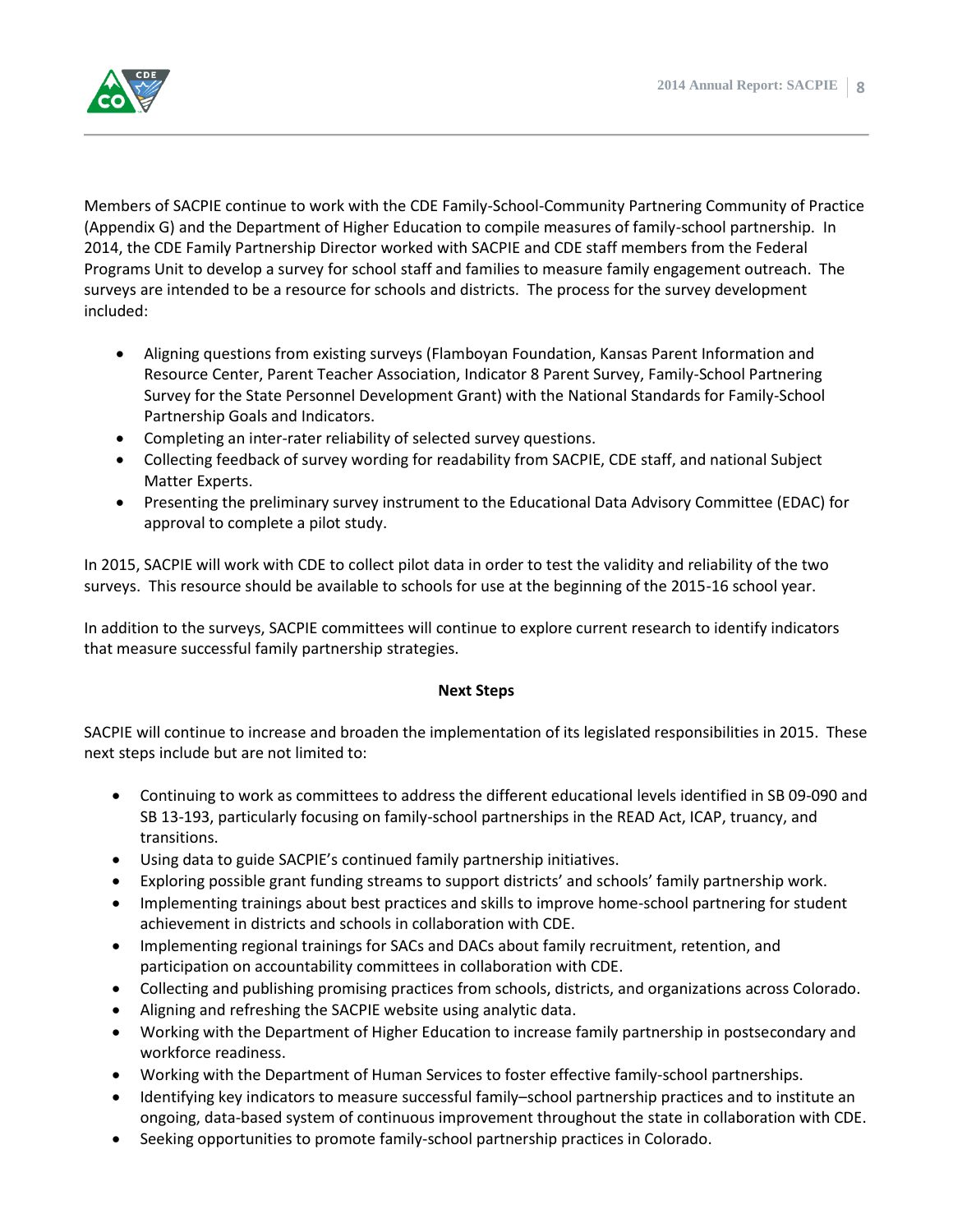

#### **Appendix A SACPIE Membership 2014**

| <b>SACPIE Membership 2014</b> |                                      |                                  |             |  |
|-------------------------------|--------------------------------------|----------------------------------|-------------|--|
| <b>Member Name</b>            | <b>SACPIE Role</b>                   | Organization                     | Town        |  |
| Dr. Cathy Lines, Chair        | Colorado Department of               | Colorado Department of           | Centennial  |  |
|                               | <b>Education-Office of Learning</b>  | Education                        |             |  |
|                               | Supports, Teaching and               |                                  |             |  |
|                               | Learning Unit and Exceptional        |                                  |             |  |
|                               | <b>Student Services Unit</b>         |                                  |             |  |
| Stacey Zis, Vice Chair        | Parent Representative                |                                  | Boulder     |  |
| Amie Baca-Oehlert             | Statewide organization that          | <b>Colorado Education</b>        | Thornton    |  |
|                               | represents teachers                  | Association                      |             |  |
| <b>Becky Barnes</b>           | Parent Representative serving        |                                  | Castle Rock |  |
|                               | on a school or district              |                                  |             |  |
|                               | accountability committee             |                                  |             |  |
| Dr. Diane Bassett             | Representative from higher           | University of Northern           | Denver      |  |
|                               | education                            | Colorado                         |             |  |
| <b>Cindy Dascher</b>          | Colorado Department of               | Colorado Department of           | Thornton    |  |
|                               | <b>Education-Exceptional Student</b> | Education                        |             |  |
|                               | Services Unit                        |                                  |             |  |
| Jennifer García-              | Expertise in early childhood         | <b>FasTracKids International</b> | Denver      |  |
| Rosendo                       | care and education                   |                                  |             |  |
| <b>Richard Garcia</b>         | State-based nonprofit                | Colorado Statewide Parent        | Westminster |  |
|                               | organization specializing in         | Coalition                        |             |  |
|                               | promoting the involvement of         |                                  |             |  |
|                               | families of traditionally            |                                  |             |  |
|                               | underserved populations              |                                  |             |  |
| Nikiyah Gill                  | Colorado Department of Human         | Colorado Department of           | Denver      |  |
|                               | <b>Services</b>                      | <b>Human Services Division</b>   |             |  |
|                               |                                      | of Child Care                    |             |  |
| Dr. Kris Greer                | Representative from higher           | <b>Teacher Education</b>         | Durango     |  |
|                               | education                            | Department/Fort Lewis            |             |  |
|                               |                                      | College                          |             |  |
| Mary J. Gross                 | Nonprofit organization that          | <b>Rural Solutions</b>           | Sterling    |  |
|                               | partners with funding                |                                  |             |  |
|                               | providers, state agencies, and       |                                  |             |  |
|                               | service providers to assist          |                                  |             |  |
|                               | organizations in providing           |                                  |             |  |
|                               | services to improve the health       |                                  |             |  |
|                               | and well-being of families and       |                                  |             |  |
|                               | children                             |                                  |             |  |
| Chris Johnson                 | Parent Representative serving        |                                  | Steamboat   |  |
|                               | on a school or district              |                                  | Springs     |  |
|                               | accountability committee             |                                  |             |  |
| Jessica Johnson               | Statewide organization that          | Colorado League of               | Denver      |  |
|                               | represents charter schools           | <b>Charter Schools</b>           |             |  |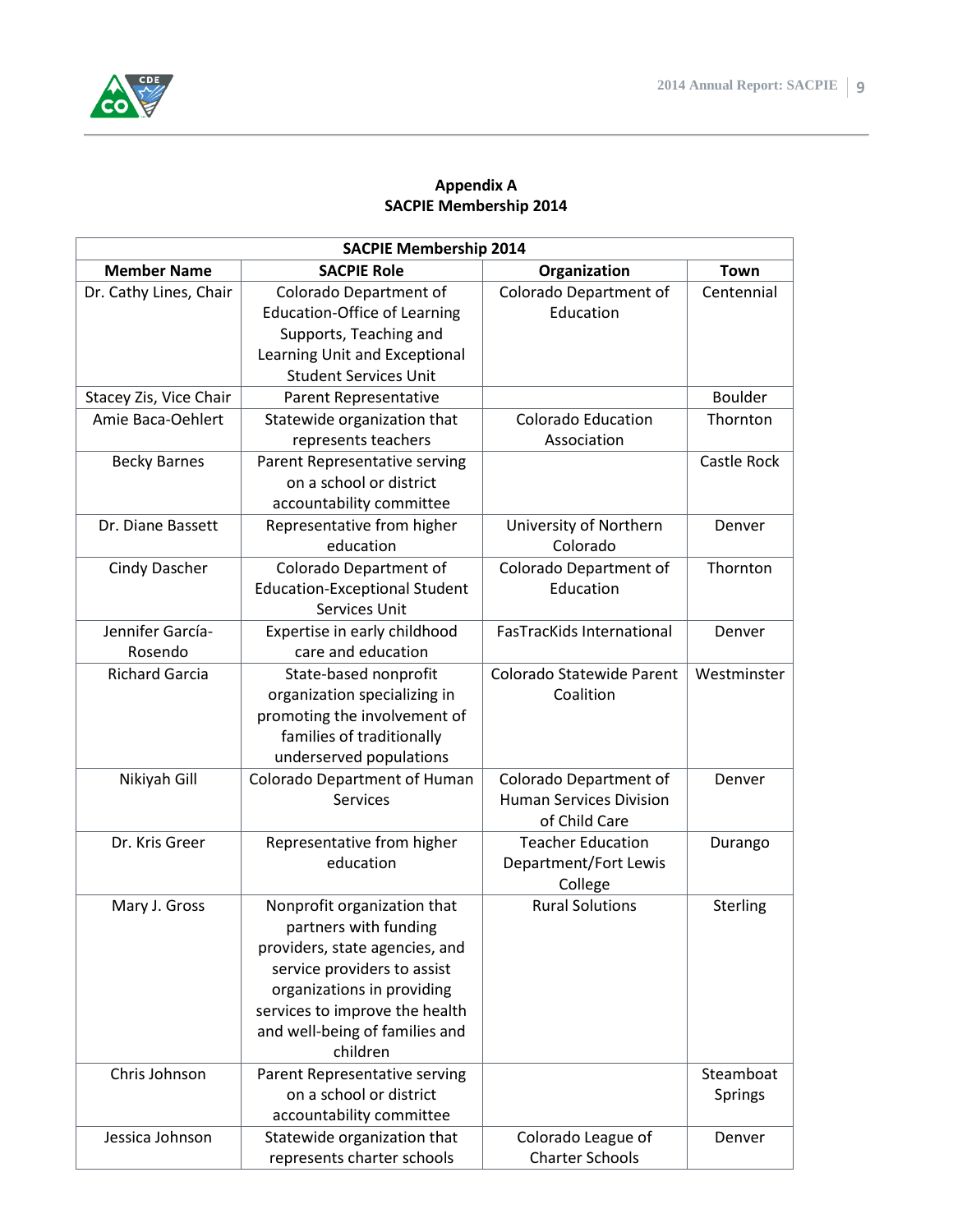

| Jeff Klein            | Colorado Department of            | Colorado Department of         | Denver              |
|-----------------------|-----------------------------------|--------------------------------|---------------------|
|                       | <b>Education-Federal Programs</b> | Education                      |                     |
|                       | Unit                              |                                |                     |
| Mark Kling            | State-based nonprofit             | <b>Family Resource Center</b>  | Denver              |
|                       | organization specializing in      | Association                    |                     |
|                       | promoting the involvement of      |                                |                     |
|                       | families of traditionally         |                                |                     |
|                       | underserved populations           |                                |                     |
| Jayne' Lewis-Johnson  | Parent Representative             |                                | Denver              |
| Tomás Mejía           | Colorado Department of            | Colorado Department of         | Denver              |
|                       | Education-Language, Culture,      | Education                      |                     |
|                       | and Equity                        |                                |                     |
| Joanna Peters         | Statewide organization that       | Colorado Council of High       | Colorado            |
|                       | represents career and college     | <b>School and College</b>      | <b>Springs</b>      |
|                       | guidance counselors               | Relations                      |                     |
| Sandy Ripplinger      | Statewide organization that       | Colorado Association of        | <b>Boulder</b>      |
|                       | represents school executives      | <b>School Executives</b>       |                     |
| Jimena Sagas          | Parent Representative             |                                | <b>Fort Collins</b> |
| <b>Beth Schaffner</b> | Nonprofit organization that       | <b>PEAK Parent Center</b>      | Colorado            |
|                       | specializes in promoting the      |                                | <b>Springs</b>      |
|                       | involvement of families of        |                                |                     |
|                       | students with disabilities        |                                |                     |
| Jan Tanner            | Statewide organization that       | Colorado Association of        | Colorado            |
|                       | represents members of school      | <b>School Boards</b>           | Springs             |
|                       | district boards of education      |                                |                     |
| Michelle Winzent      | Statewide organization of         | <b>Colorado Parent Teacher</b> | <b>Wheat Ridge</b>  |
|                       | parents and teachers              | Association                    |                     |
|                       |                                   |                                |                     |

| <b>SACPIE Advisory Members and CDE Support 2014</b> |                                                    |  |
|-----------------------------------------------------|----------------------------------------------------|--|
| <b>Name</b>                                         | Organization                                       |  |
| Dr. Darcy Hutchins, SACPIE Staffer                  | Colorado Department of Education-Improvement       |  |
|                                                     | <b>Planning Unit</b>                               |  |
| Randy Boyer                                         | Colorado Department of Education-Exceptional       |  |
|                                                     | <b>Student Services Unit</b>                       |  |
| Pat Chapman                                         | Colorado Department of Education-Federal Programs  |  |
| Senator Evie Hudak                                  | Former Colorado State Senator                      |  |
| Diana Huffman                                       | United States Department of Education, Region 8    |  |
| Lisa Medler                                         | Colorado Department of Education-Improvement       |  |
|                                                     | <b>Planning Unit</b>                               |  |
| <b>Blanca Trejo</b>                                 | Colorado Department of Higher Education-College in |  |
|                                                     | Colorado                                           |  |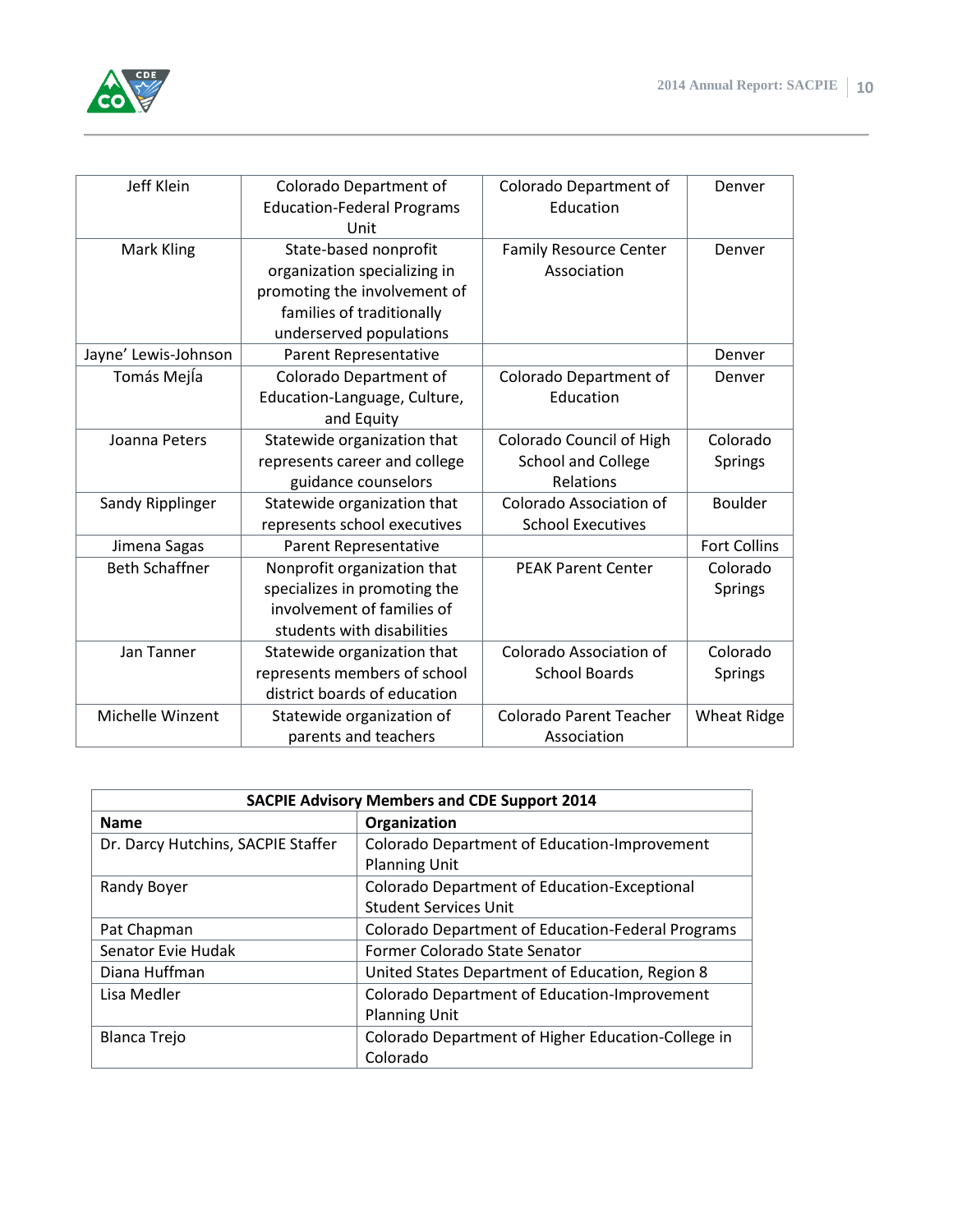

#### **Appendix B Links Referenced in the Annual Report**

Link 1 (SACPIE Advisory Duties): [http://www.cde.state.co.us/sacpie/about\\_advisoryduties](http://www.cde.state.co.us/sacpie/about_advisoryduties)

Link 2 (Early Childhood Committee Buell Radio Show): [http://www.blogtalkradio.com/buellleadersradio/2014/11/12/partnering-for-childrens-success-why-parent](http://www.blogtalkradio.com/buellleadersradio/2014/11/12/partnering-for-childrens-success-why-parent-engagement-matters)[engagement-matters](http://www.blogtalkradio.com/buellleadersradio/2014/11/12/partnering-for-childrens-success-why-parent-engagement-matters)

Link 3 (Early Childhood and School Readiness Legislative Commission Presentation): <http://www.colorado.gov/cs/Satellite/CGA-LegislativeCouncil/CLC/1251653443502>

Link 4 (National Center for Children in Poverty Publication): <http://www.cde.state.co.us/sacpie/parentengagementfrompreschoolthroughgrade3>

Link 5 (National Standards for Family-School Partnerships): [http://www.cde.state.co.us/sites/default/files/SACPIE\\_NationalStandardsGoalsIndicators\\_Family-](http://www.cde.state.co.us/sites/default/files/SACPIE_NationalStandardsGoalsIndicators_Family-SchoolPartnerships.pdf)[SchoolPartnerships.pdf](http://www.cde.state.co.us/sites/default/files/SACPIE_NationalStandardsGoalsIndicators_Family-SchoolPartnerships.pdf)

Link 6 (Dual Capacity Framework): [http://www2.ed.gov/documents/family-community/partnership](http://www2.ed.gov/documents/family-community/partnership-frameworks.pdf)[frameworks.pdf](http://www2.ed.gov/documents/family-community/partnership-frameworks.pdf)

Link 7 (U.S. Department of Education Website)[: http://www.ed.gov/family-and-community-engagement](http://www.ed.gov/family-and-community-engagement)

Link 8 (The Center on School, Family, and Community Partnerships at Johns Hopkins University): [http://www.partnershipschools.org](http://www.partnershipschools.org/)

Link 9 (The Family Involvement Network of Educators at Harvard University)[: http://www.hfrp.org/family](http://www.hfrp.org/family-involvement/fine-family-involvement-network-of-educators)[involvement/fine-family-involvement-network-of-educators](http://www.hfrp.org/family-involvement/fine-family-involvement-network-of-educators)

Link 10 (The SEDL National Center for Family and Community Connections with Schools): <http://www.sedl.org/connections/>

Link 11 (The Flamboyan Foundation):<http://flamboyanfoundation.org/>

Link 12 (SACPIE Resource Page):<http://www.cde.state.co.us/sacpie/resources>

Link 13 (SACPIE Member Contributions): [http://www.cde.state.co.us/sacpie/resources\\_sacpie\\_member\\_contrib](http://www.cde.state.co.us/sacpie/resources_sacpie_member_contrib)

Link 14 (Family Partnership Brochure in English):<http://www.cde.state.co.us/sacpie/sacpiebrochure91014>

Link 15 (Family Partnership Brochure in Spanish): <http://www.cde.state.co.us/sacpie/sacpiebrochurespanish91014>

Link 16 (Family and School Partnership in Education Month Proclamation in English): [http://www.cde.state.co.us/rti/family-schoolpartnershipineducationmonth2014proclamation\\_eng](http://www.cde.state.co.us/rti/family-schoolpartnershipineducationmonth2014proclamation_eng)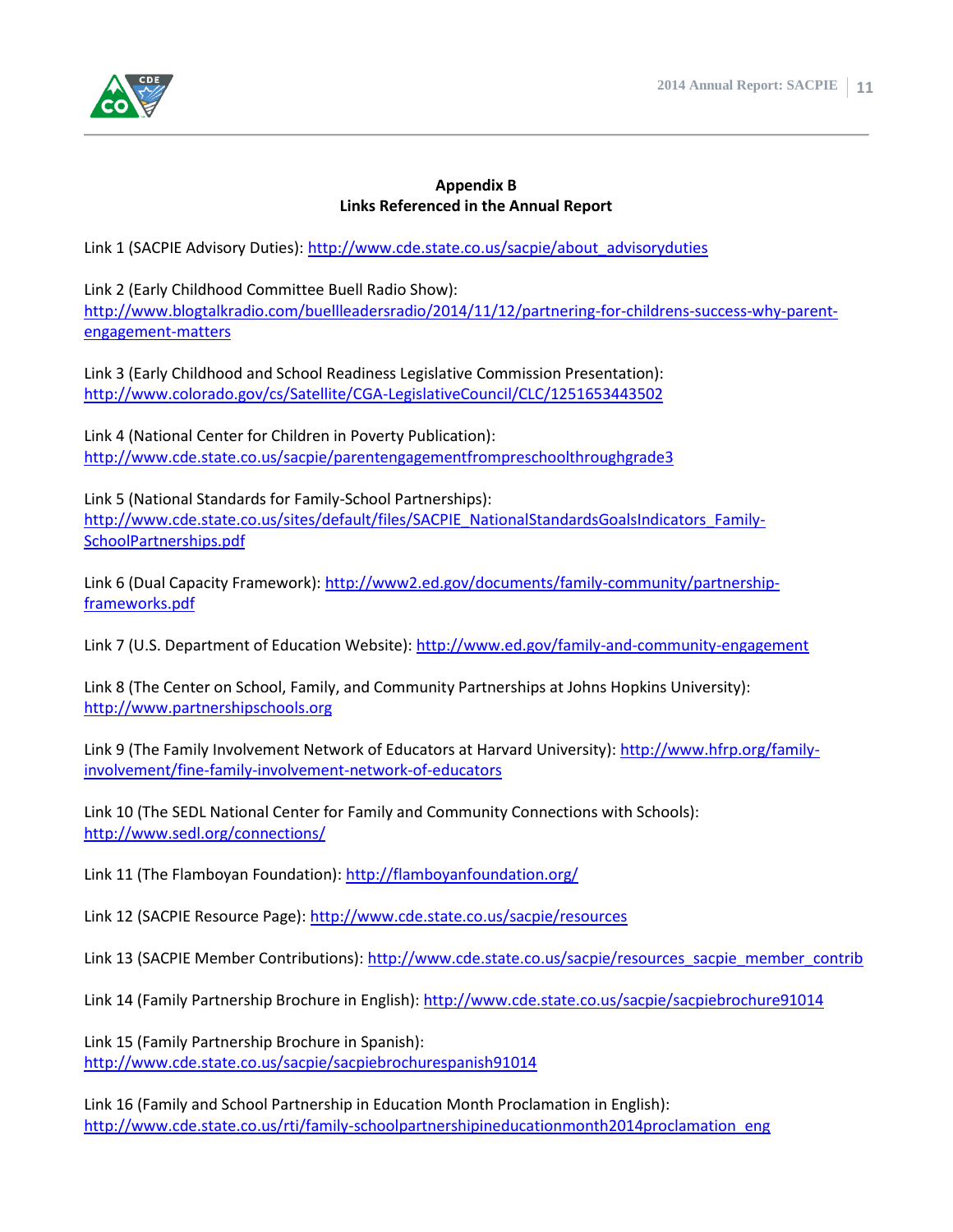

Link 17 (Family and School Partnership in Education Month Proclamation in Spanish): <http://www.cde.state.co.us/rti/family-schoolpartnershipineducationmonth2014proclamationspan>

Link 18 (Office of Learning Supports Resources):<http://www.cde.state.co.us/rti/family>

Link 19 (Office of Learning Supports Professional Development):<http://www.cde.state.co.us/rti/family>

Link 20 (Best Practices for Involving Parents in Higher Education): [http://www.cde.state.co.us/sites/default/files/SACPIE%20Best%20Practices%20In%20Involving%20Parents%20i](http://www.cde.state.co.us/sites/default/files/SACPIE%20Best%20Practices%20In%20Involving%20Parents%20in%20Higher%20Education%20SACPIE%204%2022%2013.pdf) [n%20Higher%20Education%20SACPIE%204%2022%2013.pdf](http://www.cde.state.co.us/sites/default/files/SACPIE%20Best%20Practices%20In%20Involving%20Parents%20in%20Higher%20Education%20SACPIE%204%2022%2013.pdf)

Link 21 (SACPIE and CDE Training Materials)[: http://www.cde.state.co.us/uip/trainingmaterials](http://www.cde.state.co.us/uip/trainingmaterials)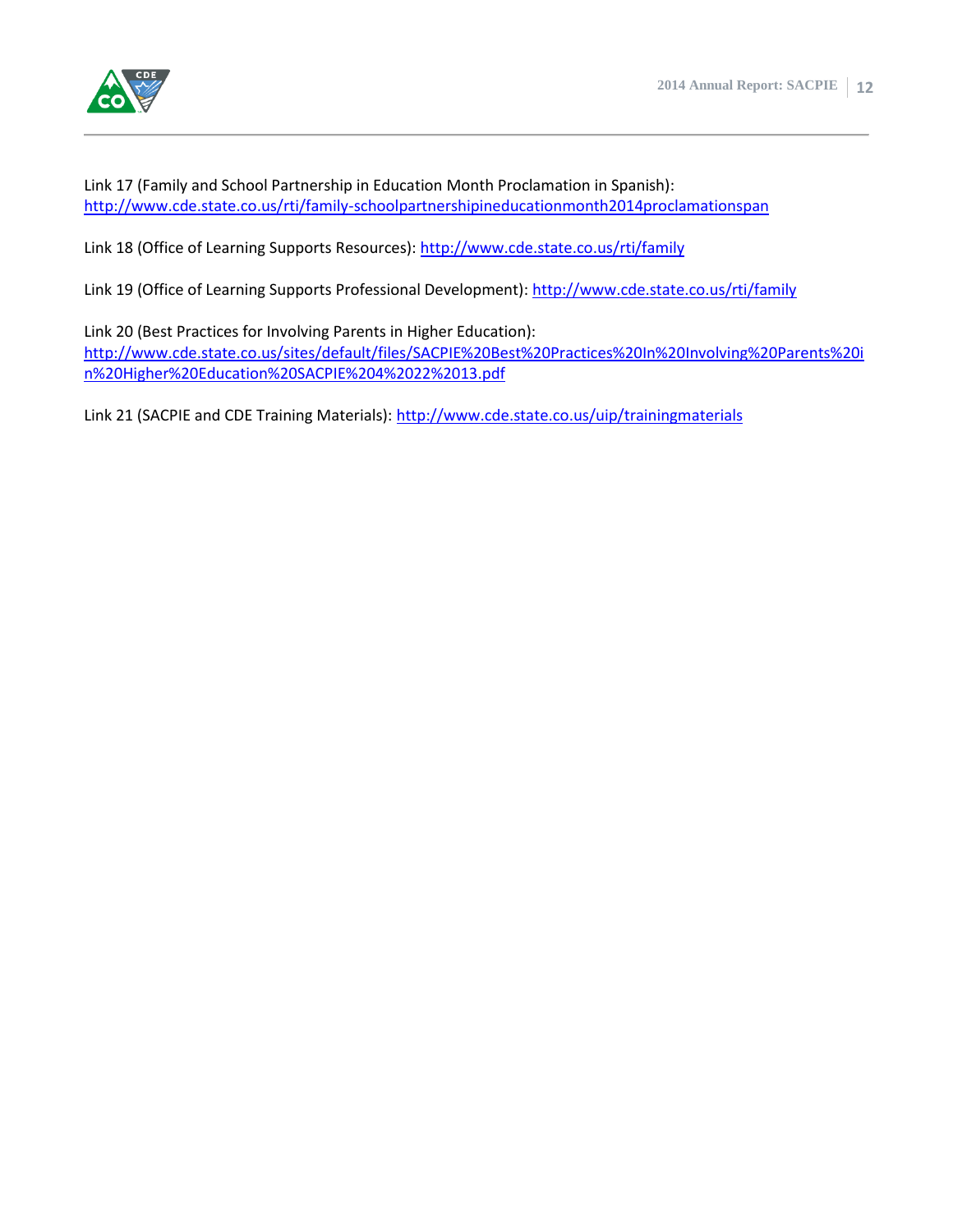

**Appendix C SACPIE 2014 Parent Membership Application**

# 2014 Application for State Advisory Council for Parent Involvement in Education

#### **Overview of SACPIE**

On behalf of the Colorado Board of Education, the State Advisory Council for Parent Involvement in Education

(SACPIE) invites applications from candidates to fill three (3) Parent Representative vacancies. Two of these vacancies are for parents who currently serve as the parent representatives on a District Accountability Committee (DAC) or School Accountability Committee (SAC).

In accordance with SB09-090, 22-7-301 C.R.S., the Council has been charged with the task of informing public education entities concerning best practices and strategies, aligned with National Standards for Family-School Partnerships, for increasing parent involvement in public education and promoting family and school partnerships in order to help improve the quality of public education and raise the level of students' academic achievement throughout the state.

As required by State law, parent membership appointments must be filled by parents of children who are:

- 1) Enrolled in a publicly funded preschool program; or
- 2) In any of grades kindergarten through twelve; or
- 3) In a state supported institution of higher education; and
- 4) Who represent student populations that are significantly represented in the state.

As required by State law, the State Board of Education, in appointing members to the Council, shall, to the greatest extent possible, select persons who will reflect the gender balance and ethnic and racial diversity of the state and will provide representation from throughout the state.

Membership appointments will begin in November 2014 and continue for three years, with an opportunity to continue for another term.

#### **SACPIE Responsibilities**

*Time Commitment.* Members are expected to be active participants in the Council and attend at least 75% of monthly meetings in the metro Denver area, or by audio conference call-in. Meetings are currently held

### **Application Summary**

*Applications are due May 31, 2014 to Darcy Hutchins [\(hutchins\\_d@cde.state.co.us\)](mailto:hutchins_d@cde.state.co.us).*

*Complete applications should include:*

- *Contact and Background Information Form*
- *Statement of Interest*
- *Current CV, Resume, or Background Summary*
- *Contact for Two References*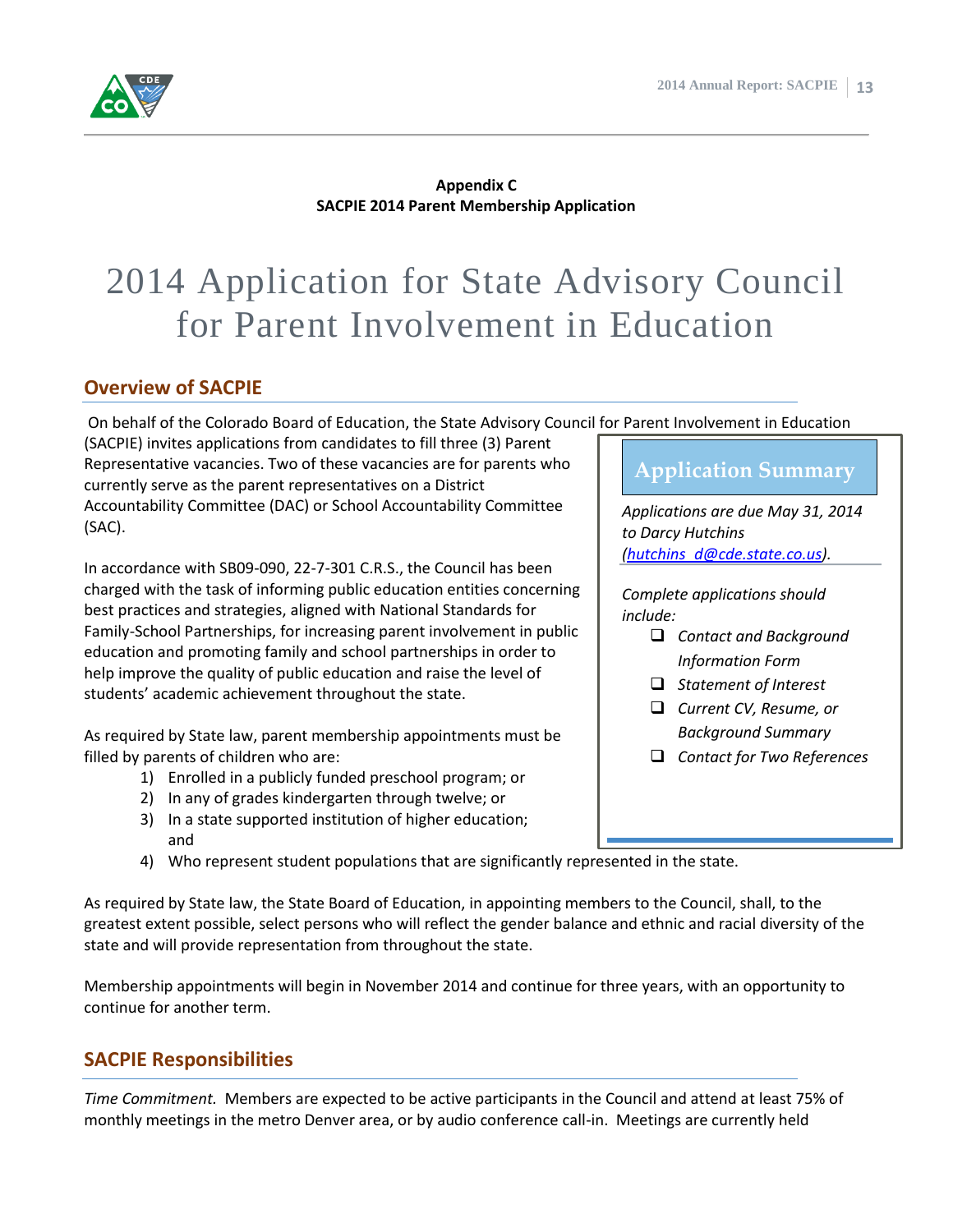

quarterly on the third Tuesday of February, May, August, and November from 1:00 p.m. – 3:00 p.m. (although the time and Tuesday may be shifting slightly in 2015).

Members are also expected to serve on one of four committees. Committee meeting dates and times vary at the discretion of committee members and chairs. The four SACPIE committees include:

- **Early Childhood:** To identify and communicate with Colorado early childhood councils and networks regarding partnerships and resources.
- K-12: To work with CDE in supporting districts to enact accountability, requirements, regional trainings, indicators, and policies.
- Higher Education: To communicate with the Colorado higher education community regarding partnerships, resources, and measures; to support the implementation of SACPIE's Additional 7<sup>th</sup> Standard – *Providing professional development and pre-service training for teachers and administrators.*
- Partnerships: To understand, review, update, and publicize relevant programs, trainings, resources, and events; investigate grant funding.

*Compensation.* SACPIE members can be reimbursed for mileage and meals (related to SACPIE business) and some required activities (e.g., trainings for the field).

*Application Process.* Completed Applications must be submitted to Darcy Hutchins by May 31, 2014  $(hutchins_d@cde. state.co.us; 303-562-8175).$ 

Please see the SACPIE website (http://www.cde.state.co.us/sacpie) for more information about the Council.

#### **Application Checklist**

| Completed Contact Information/Background Form           |
|---------------------------------------------------------|
| Completed Statement of Interest                         |
| Current Curriculum Vitae, Resume, or Background Summary |
| Contact Information for Two References                  |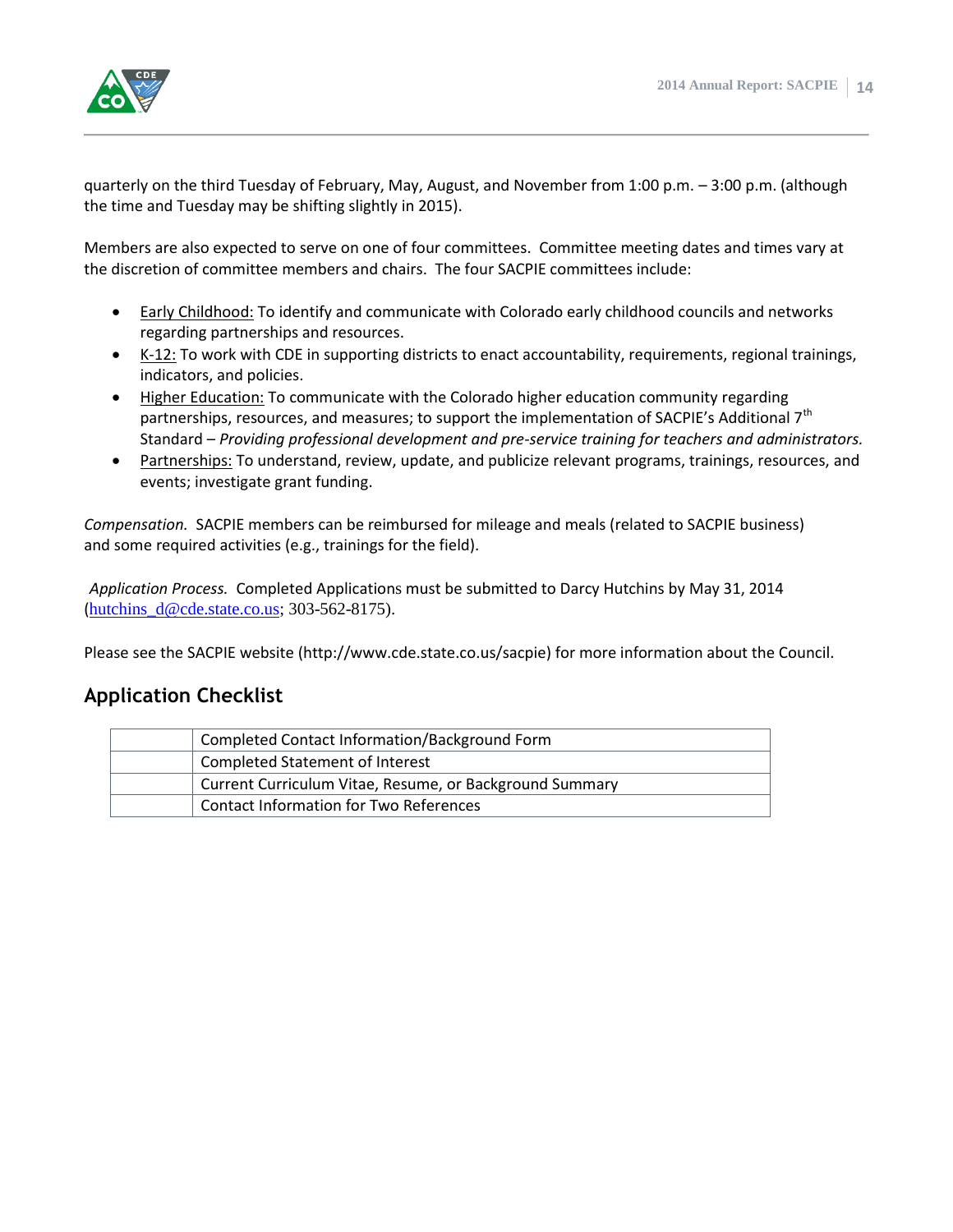

#### **Contact and Background Information Form**

SACPIE Application (Please Type)

#### **Contact Information**

Are you currently serving on a School Accountability Committee (SAC) or District Accountability Committee (DAC)? Yes \_\_\_\_\_\_\_ No \_\_\_\_\_\_

Do you plan to do so in the future? Yes\_\_\_\_\_ No\_\_\_\_

#### **References**

Please provide contact information for two references that would be able to speak to skills/tasks needed of SACPIE applicants.

| First Name:           |  |
|-----------------------|--|
| Last Name:            |  |
| <b>Current Title:</b> |  |
| Organization:         |  |
| Email Address:        |  |
| Phone                 |  |
| Number:               |  |
| Relationship:         |  |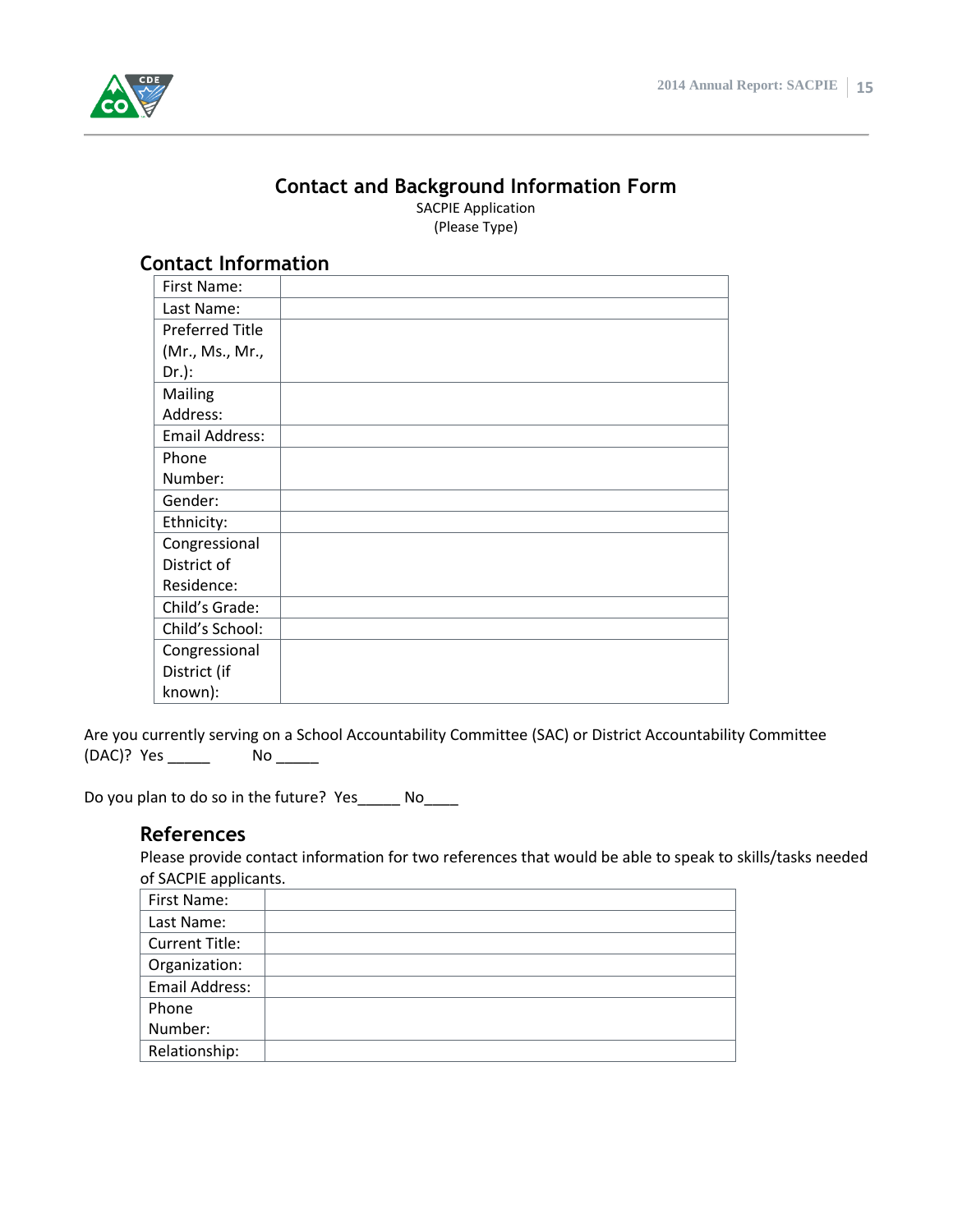

| First Name:           |  |
|-----------------------|--|
| Last Name:            |  |
| <b>Current Title:</b> |  |
| Organization:         |  |
| Email Address:        |  |
| Phone Number:         |  |
| Relationship:         |  |

#### **Statement of Interest**

#### SACPIE Application

Provide a brief description of why you are interested in serving on the State Advisory Council for Parent Involvement in Education. The response should not take more than one full typed page. Type your response below:

#### **Return of Applications**

Please email applications to Darcy Hutchins at hutchins  $d@cde. state.co.us$  and note in the subject line: "SACPIE Application". Emailed applications are preferred.

To apply by mail, send to:

Darcy Hutchins Colorado Department of Education 201 E. Colfax, Room 409 Denver, Colorado 80203

All applications and supporting material must be received at the email or U.S. mail address above no later than 5:00 p.m. May 31<sup>st</sup>, 2014. Questions regarding the application process may be directed to Darcy Hutchins at 303.562-8175.

SACPIE will review application materials and recommend candidates for the vacant positions to the State Board of Education by August 15, 2014.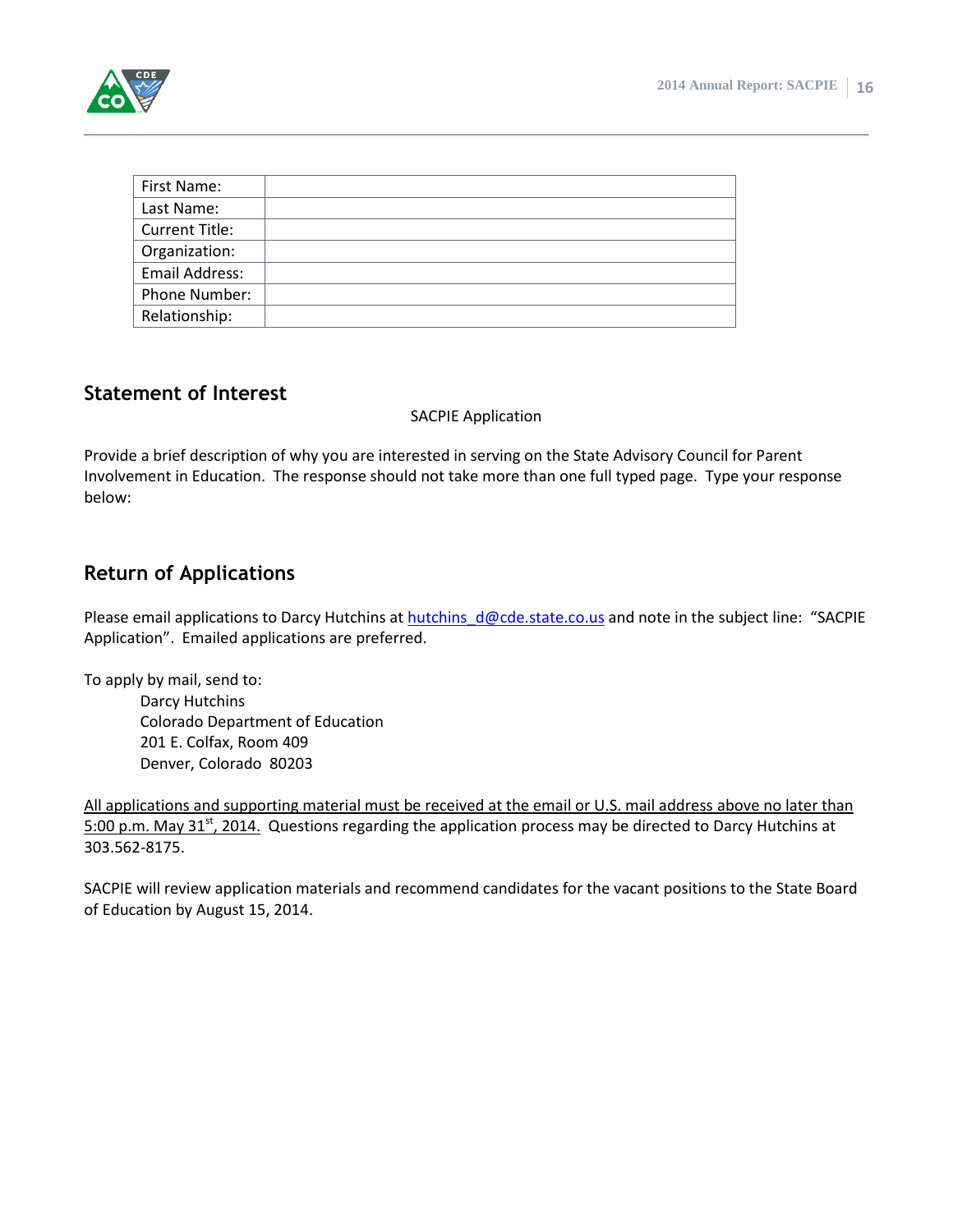

#### **Appendix D 2014 SACPIE Trainings and Presentations**

| <b>Training or Conference</b>                               | <b>Date</b> | <b>Description</b>                                                               | <b>Number of</b>    |
|-------------------------------------------------------------|-------------|----------------------------------------------------------------------------------|---------------------|
|                                                             |             |                                                                                  | <b>Participants</b> |
|                                                             |             | <b>Family Engagement Promising Practices Trainings</b>                           |                     |
|                                                             |             | in Collaboration with CDE                                                        |                     |
| <b>Regional Family Engagement</b>                           | 2.11.14     | SACPIE, in collaboration with CDE, presented                                     | Approximately       |
| <b>Promising Practices Trainings</b>                        | 2.13.14     | information at face-to-face full day trainings                                   | 420 participants    |
|                                                             | 2.14.14     | across Colorado for district and school                                          |                     |
|                                                             | 2.19.14     | personnel, families, and community                                               |                     |
|                                                             | 2.25.14     | members.                                                                         |                     |
|                                                             | 3.4.15      |                                                                                  |                     |
|                                                             | 4.17.14     |                                                                                  |                     |
|                                                             |             | <b>School and District Accountability Trainings</b><br>in Collaboration with CDE |                     |
| <b>Regional SAC and DAC Trainings</b>                       | 10.7.14     | SACPIE partnered with CDE to present                                             | Approximately       |
|                                                             | 10.16.14    | statewide trainings for school and district                                      | 250 participants    |
|                                                             | 10.28.14    | accountability committees.                                                       |                     |
|                                                             | 11.20.14    |                                                                                  |                     |
|                                                             |             | <b>Conference Presentations</b>                                                  |                     |
|                                                             |             |                                                                                  |                     |
| Pre-Collegiate Conference                                   | 3.14.14     | SACPIE prepared a display table for high                                         | Approximately       |
|                                                             |             | school and postsecondary personnel.                                              | 30 contacts         |
|                                                             |             |                                                                                  |                     |
| <b>Colorado Education Initiative</b>                        | 6.17.14     | SACPIE presented a 75-minute break-out                                           | Approximately       |
| <b>Integration Showcase</b>                                 |             | session for general and special educators.                                       | 60 participants     |
|                                                             |             |                                                                                  |                     |
| <b>Colorado Association of School</b>                       | 7.24.14     | SACPIE presented a 75-minute break-out                                           | Approximately       |
| Executives (CASE) Education                                 |             | session for district and school administrators.                                  | 20 participants     |
| Leadership Conference                                       |             |                                                                                  |                     |
|                                                             |             |                                                                                  |                     |
| Family and School Partnership in                            | 10.1.14     | SACPIE hosted, with CDE, a kickoff                                               | Approximately       |
| <b>Education Month Kickoff Event</b>                        |             | celebration for the month of October; SACPIE                                     | 60 participants     |
|                                                             |             | representatives shared research and the                                          |                     |
|                                                             |             | National Standards with attendees, including                                     |                     |
|                                                             |             | family and community members, elected                                            |                     |
|                                                             |             | officials, and educators.                                                        |                     |
|                                                             |             |                                                                                  |                     |
| Colorado School Counselor                                   | 11.7.14     | SACPIE presented a 75-minute breakout                                            | Approximately       |
| <b>Association Conference</b>                               |             | session for secondary school counselors.                                         | 55 participants     |
|                                                             |             |                                                                                  |                     |
| Colorado Teachers of English to                             | 11.14.14    | SACPIE presented a 45-minute breakout                                            | Approximately       |
| Students of Other Languages (Co<br><b>TESOL) Convention</b> |             | session for educators.                                                           | 45 participants     |
|                                                             |             |                                                                                  |                     |
| <b>Educator Preparation Faculty</b>                         | 11.19.14    | SACPIE presented a 60-minute breakout                                            | Approximately       |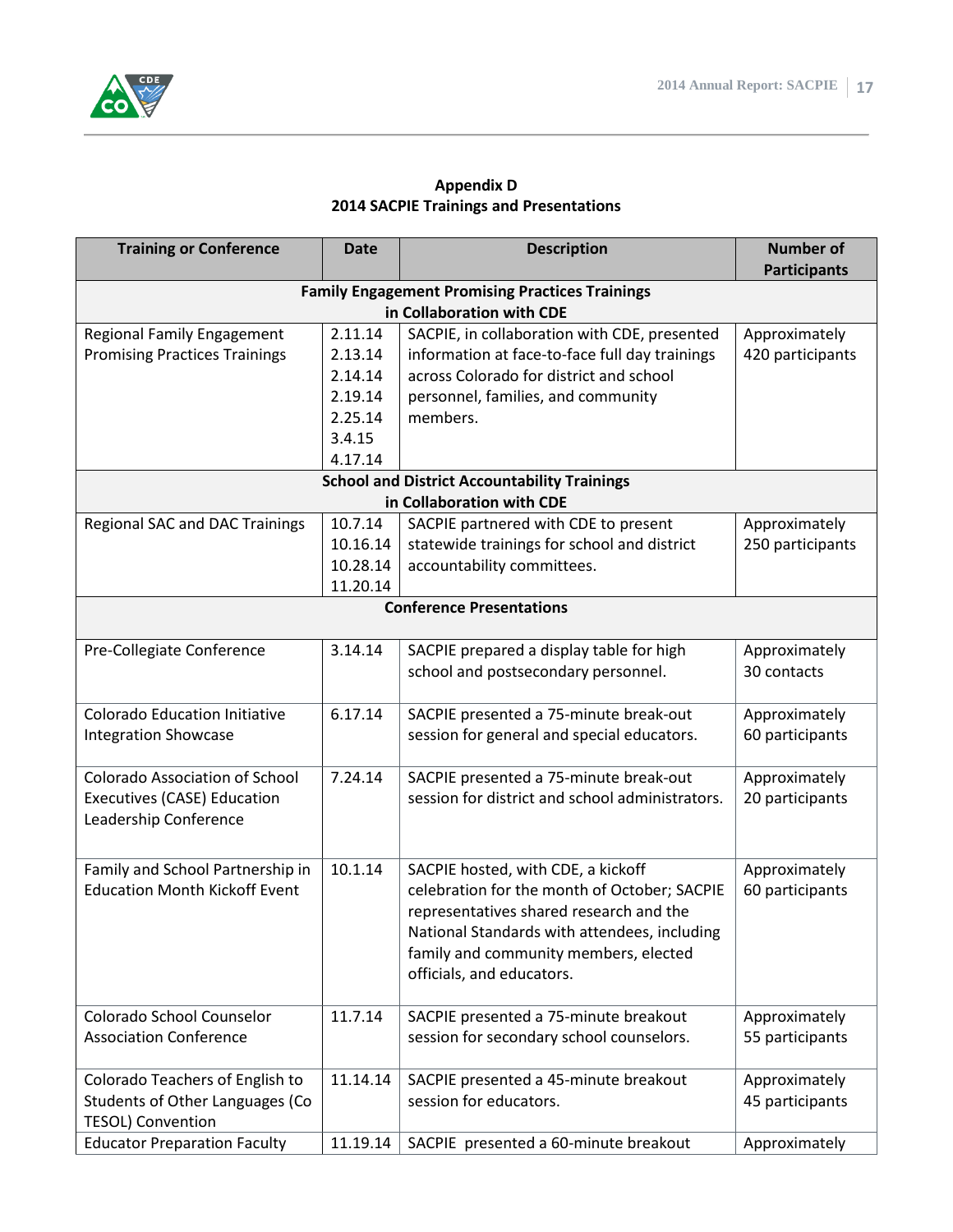

| Summit                                                               |         | session for faculty in educator preparation<br>programs.                                                       | 10 participants                  |
|----------------------------------------------------------------------|---------|----------------------------------------------------------------------------------------------------------------|----------------------------------|
| Colorado Council for High School<br>and College Relations            | 12.4.14 | SACPIE presented a 75-minute breakout<br>session for high school counselors and higher<br>education personnel. | Approximately<br>40 participants |
| Colorado Association of School<br>Boards (CASB) Annual<br>Conference | 12.5.14 | SACPIE presented a 75-minute for school<br>board members.                                                      | Approximately<br>10 participants |
| <b>TOTAL Number of Stakeholders</b>                                  |         |                                                                                                                | Approximately<br>1.000           |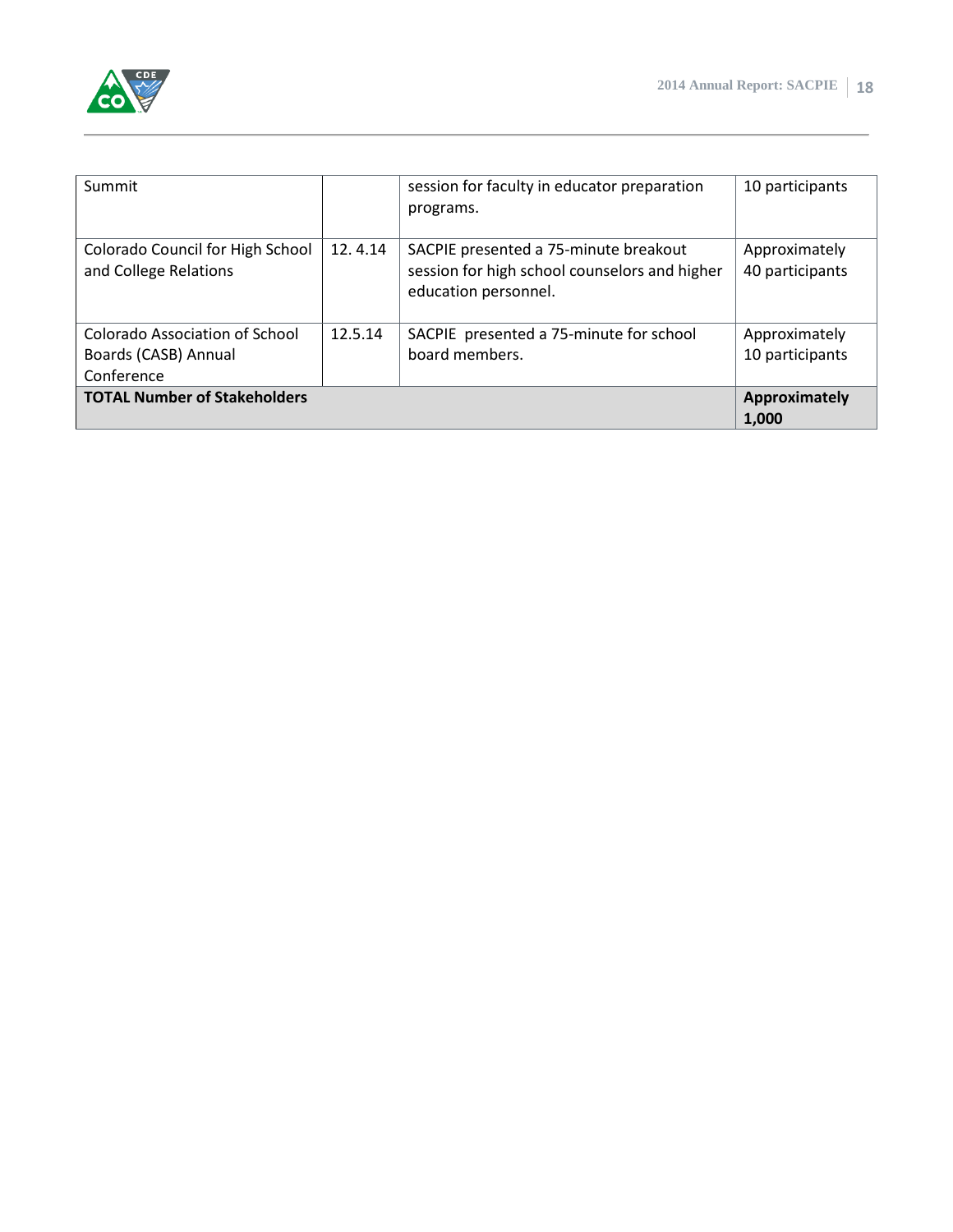

#### **Appendix E SACPIE Institutions of Higher Education Survey Results and Recommendations**

Members of the Higher Education Committee of SACPIE developed a 14 question survey that was sent to all public and private (but not proprietary) Institutions of Higher Education (IHE) in the state. The purpose of the survey was to ascertain the communication and services for family engagement by each institution, as a way of promulgating students' persistence in their higher education journeys. Personnel representing 9 four-year institutions responded, as did 10 respondents from 8 two-year institutions. A table of the representative IHEs is below:

| <b>Four-Year Institutions</b>           | Two-Year Institutions                                     |
|-----------------------------------------|-----------------------------------------------------------|
| <b>Colorado Mesa University</b>         | <b>Aims Community College</b>                             |
| <b>Colorado School of Mines</b>         | <b>Arapahoe Community College</b>                         |
| Colorado State University Global Campus | Colorado Northwest Community College (two<br>respondents) |
| Fort Lewis College                      | Community College of Aurora (two respondents)             |
| Johnson and Wales University            | Front Range Community College-Westminster                 |
| Metropolitan State University-Denver    | Northeastern Junior College                               |
| University of Colorado-Boulder          | <b>Pueblo Community College</b>                           |
| University of Colorado-Colorado Springs | Western Colorado Community College                        |
| University of Northern Colorado         |                                                           |

When asked to what area or department the respondent reported, 56% said Student Affairs, 33% reported Enrollment Management, and 28% reported Student Life. Respondents from 79% of IHEs said their institution did not have a dedicated office or staff person responsible for family engagement. However, 100% of all IHE respondents reported clarifying FERPA policies to family members on release of grades and finances, 95% regarding student discipline/behavior, and 84% reported discussing assignments and release of health information.

Respondents from 53% of IDEs indicated that there is not a link designated for families on the front page of their institution's website. However, 68% said their IHE provided special services for low income/first generation students. When asked if various pertinent materials for families were translated into Spanish, respondents were split 47%/47%.

The following table provides a listing of services for families provided by the IHEs:

| Email responses to questions | 95% | Outreach if student is struggling       | 59% |
|------------------------------|-----|-----------------------------------------|-----|
| Parent/family orientation    | 78% | Educational workshops for parent/family | 58% |
| Parent/family website        | 65% | Parent/family weekend                   | 50% |
| Email newsletter             | 59% | Parent/family handbook                  | 36% |
| Social networking            | 59% | Parent/family advisory group            | 14% |
| Hotline/phone information    | 59% | Parent/family assn. or organization     | 7%  |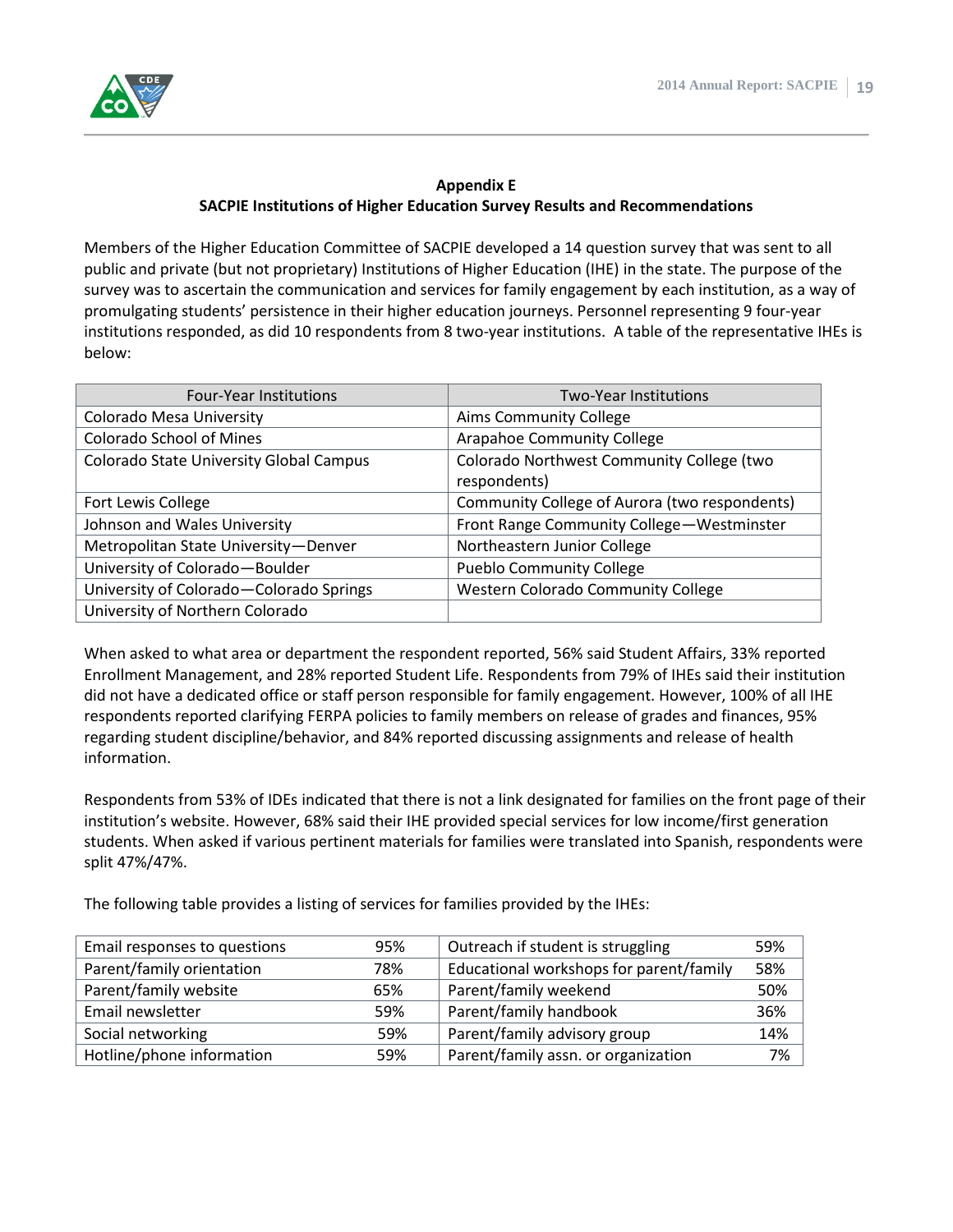

A number of other responses and comments were chronicled. Based on these survey responses and results, a number of implications can be extracted. These are included below:

- Services for families are hard to track within each IHE, even by the respondents themselves. Few IHEs have a dedicated family engagement staff person or office.
- IHEs do a good job with recruitment, orientation, and welcoming events.
- Email and social media are oft-used tools.
- FERPA is well articulated to parents/families.
- The dynamics of family engagement are different in different settings (Mean age at CU, CSU and UNC =20, mean age at MSU is 26, mean age in community colleges is 29). Some students have families themselves and do not fit into a traditional family service model. Services should be provided accordingly.
- Because IHEs are very decentralized, a "one stop center/hotline" to services would be helpful for parents/families.

The initial results of the IHE survey illustrated to the Higher Education Committee of SACPIE the need for further, deeper investigation. While the committee feels it can share these results, it is clear that each IHE has individualized and diverse needs. The committee's next step will be to look more closely at the needs of individual IHEs in order to share relevant and personalized recommendations to improve the service delivery to families.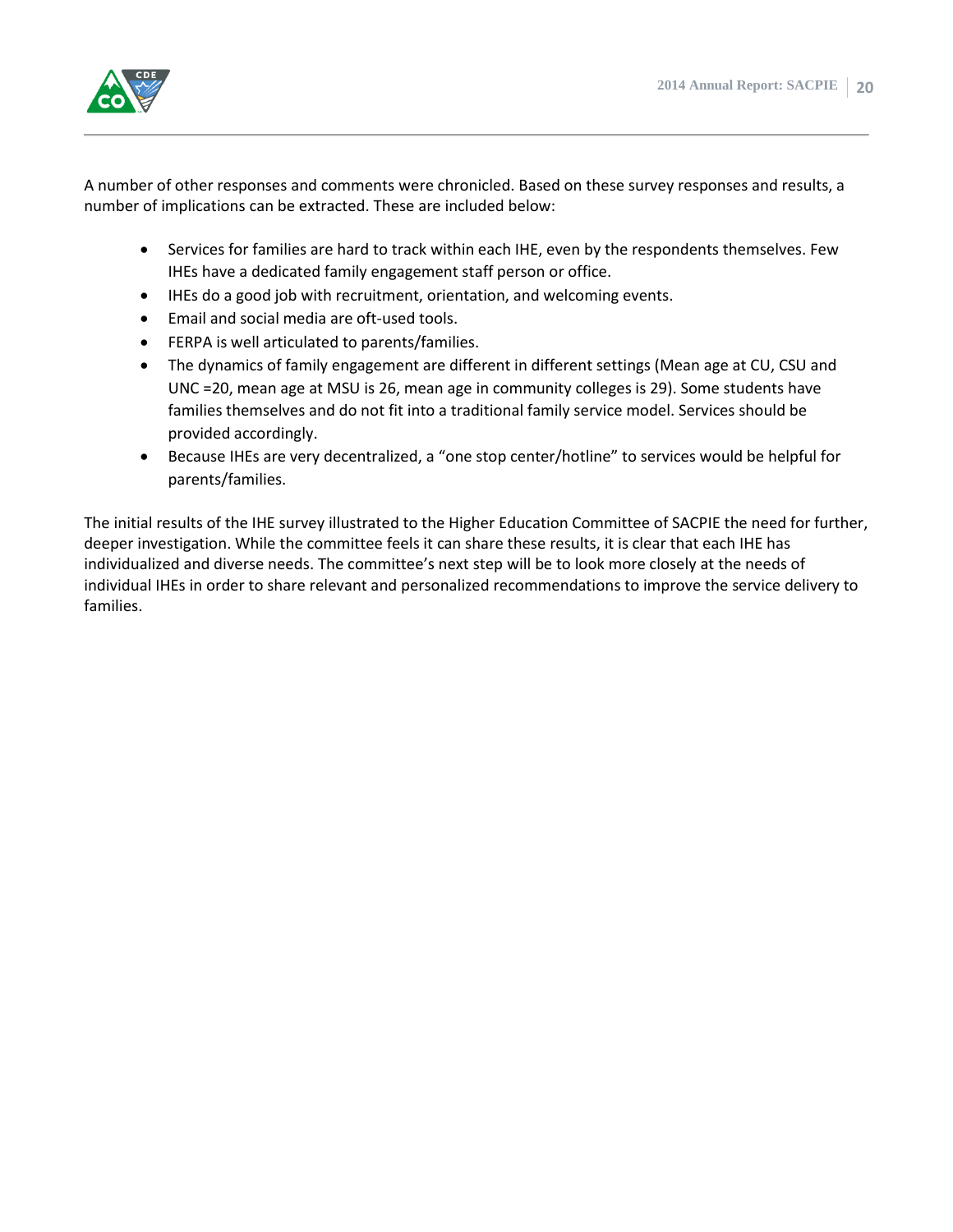

#### **Appendix F Colorado Department of Education Family, School, and Community Partnering (FSCP) for Every Student's Achievement Resources and Learning Opportunities Matrix**

| <b>Title</b>                                                                                                                               | <b>CDE Office</b><br>or Unit                                     | <b>Description</b>                                                                                                                                                                                                                                                                                                                                               | <b>Links</b>                                                                   |
|--------------------------------------------------------------------------------------------------------------------------------------------|------------------------------------------------------------------|------------------------------------------------------------------------------------------------------------------------------------------------------------------------------------------------------------------------------------------------------------------------------------------------------------------------------------------------------------------|--------------------------------------------------------------------------------|
|                                                                                                                                            |                                                                  | <b>ONLINE RESOURCES AND PRINTABLE DOCUMENTS</b>                                                                                                                                                                                                                                                                                                                  |                                                                                |
| <b>Parent and Family</b><br><b>Resources</b>                                                                                               | Communications                                                   | Highlighted family information and resources about<br>$\bullet$<br>current educational initiatives and supports<br>Taps numerous CDE offices<br>$\bullet$                                                                                                                                                                                                        | http://www.cde.state.co.us<br>/resourcesforparents                             |
| <b>Select Language</b>                                                                                                                     | Communications                                                   | 80 languages for translating CDE Information located at<br>$\bullet$<br>bottom of CDE home page<br>Allows choice of language<br>$\bullet$                                                                                                                                                                                                                        | http://www.cde.state.co.us                                                     |
| <b>Family and Community</b><br><b>Guides to the Colorado</b><br><b>Academic Standards</b>                                                  | Standards and<br>Instructional<br>Support*                       | User-friendly guides to the $K - 5$ Colorado Academic<br>$\bullet$<br><b>Standards</b><br>Helps families and communities across Colorado better<br>$\bullet$<br>understand the goals and outcomes of the standards and<br>expand learning outside of school                                                                                                      | http://www.cde.state.co.us<br>/standardsandinstruction/g<br>uidestok5standards |
| <b>Selected Colorado</b><br><b>Reform Legislation</b><br>(2009-2013) Which<br><b>Includes Family</b><br>Partnership<br><b>Requirements</b> | Learning<br>Supports*,<br>Exceptional<br><b>Student Services</b> | Summary of family participation components in recent<br>$\bullet$<br>reform legislation<br>Highlights the following laws:<br>$\bullet$<br><b>READ Act</b><br>$\circ$<br><b>Educator Effectiveness</b><br>$\bigcirc$<br>Discipline<br>$\circ$<br><b>ICAP</b><br>$\bigcirc$<br>Truancy<br>O<br>SACPIE and Increasing Parent Involvement in<br>$\circ$<br>Education | http://www.cde.state.co.us<br>/rti/spdg/family ihe                             |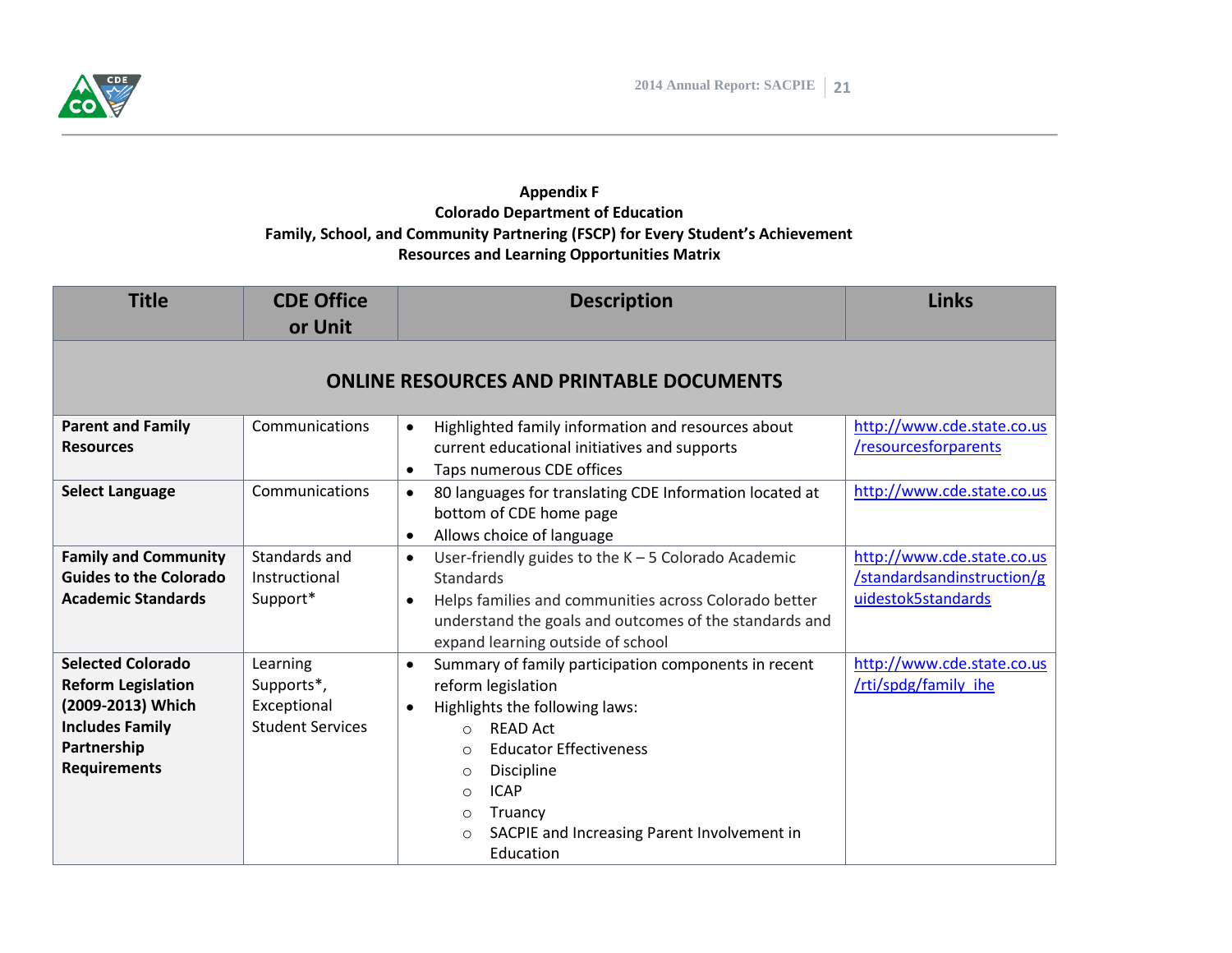

| <b>Multi-Tiered Systems of</b> | Learning                | Family, School, and Community Partnering as an Essential          | http://www.cde.state.co.us |
|--------------------------------|-------------------------|-------------------------------------------------------------------|----------------------------|
| <b>Supports: Response to</b>   | Supports*,              | MTSS Component and includes:                                      | /mtss/components           |
| <b>Intervention (RtI) and</b>  | Exceptional             | Video: Applying National Standards for Family-School<br>$\bullet$ |                            |
| <b>Positive Behavioral</b>     | <b>Student Services</b> | Partnerships to MTSS                                              |                            |
| <b>Interventions and</b>       |                         | Fact Sheets in English and Spanish<br>$\bullet$                   |                            |
| <b>Supports (PBIS)</b>         |                         | Family, School, and Community Partnering as an Essential RtI      | http://www.cde.state.co.us |
|                                |                         | (incorporated into MTSS) Component and includes:                  | /rti                       |
|                                |                         | RTI Implementation Rubrics, Family and Community<br>$\bullet$     |                            |
|                                |                         | Partnerships                                                      | http://www.cde.state.co.us |
|                                |                         | Rtl Videos: All Students, Secondary Level, Academic<br>$\bullet$  | /rti/toolsresourcesrti     |
|                                |                         | and Behavioral Problem-Solving                                    |                            |
|                                |                         | Response to Intervention (RtI) Family & Community                 | http://www.cde.state.co.us |
|                                |                         | Partnering: "On the Team and At the Table" Toolkit and            | /rti/FamilyCommunityToolk  |
|                                |                         | includes                                                          | it.htm                     |
|                                |                         | Tiered practical materials and data, action planning<br>$\bullet$ |                            |
|                                |                         | tools for partnering with families within MTSS (Rtl               |                            |
|                                |                         | and PBIS) framework (some in Spanish)                             |                            |
|                                |                         | Archived Webinars, Training Materials and includes:               | http://www.cde.state.co.us |
|                                |                         | <b>Highlights for Families</b><br>$\bullet$                       | /rti/family                |
|                                |                         | The What, Why, and How for Teachers and                           |                            |
|                                |                         | Administrators                                                    |                            |
|                                |                         | "On the Team and At the Table" Training Materials                 |                            |
| <b>Early Childhood Results</b> | Early Learning and      | Video series of family-school partnership practices<br>$\bullet$  | http://www.cde.state.co.us |
| <b>Matter Videos</b>           | School Readiness*       | Includes such topics as:<br>$\bullet$                             | /resultsmatter/rmvideoseri |
|                                |                         | Parent - teacher conferences<br>$\circ$                           | es_practiceshereandthere   |
|                                |                         | Text messaging<br>$\circ$                                         |                            |
|                                |                         | Shared technology<br>$\Omega$                                     |                            |
|                                |                         | <b>Building relationships</b><br>$\circ$                          |                            |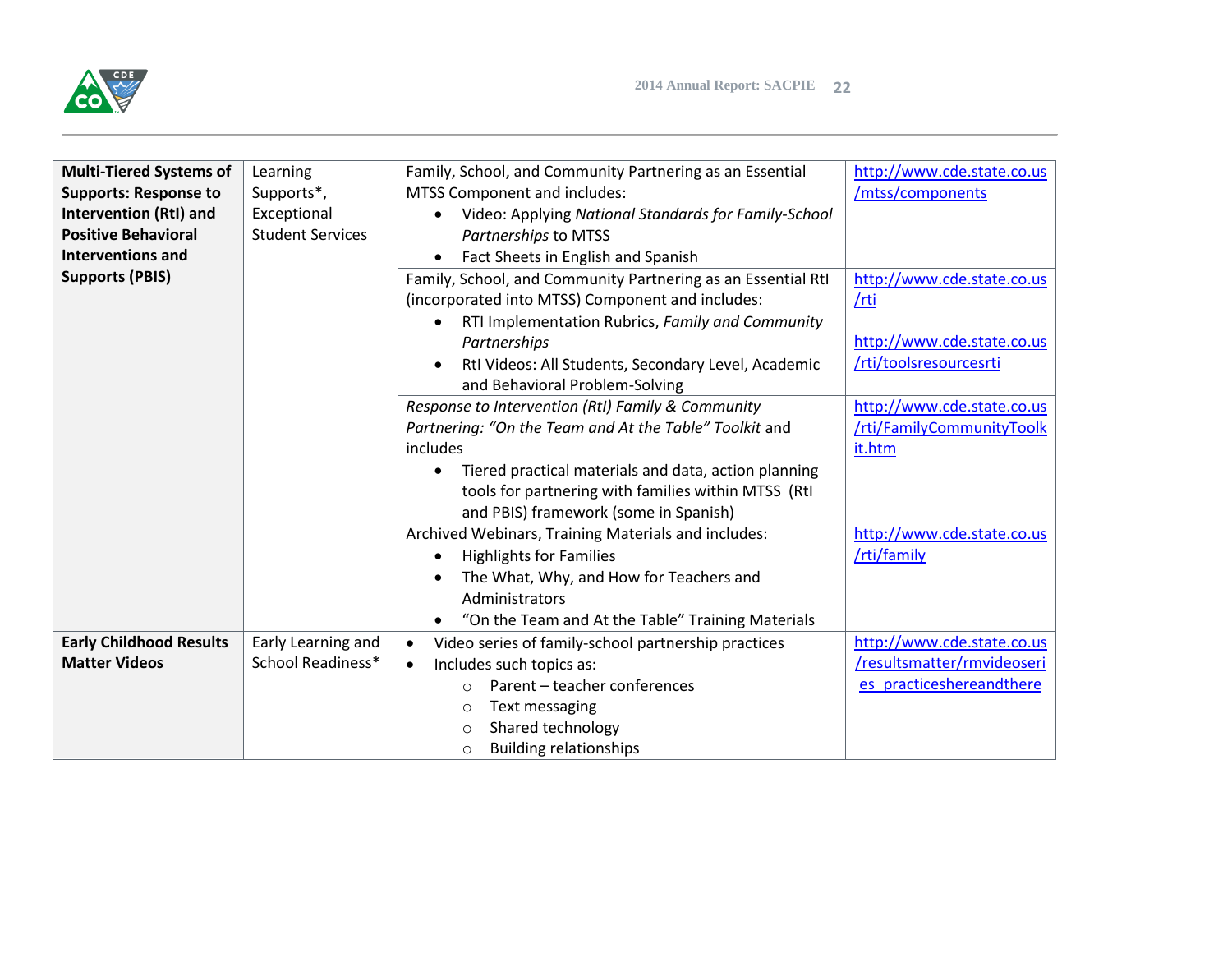

| <b>State Personnel</b><br><b>Development Grant</b><br>(SDPG) Institutions of<br><b>Higher Education</b><br>Website<br><b>Family Resources for</b><br><b>Students with</b><br><b>Disabilities</b> | Learning<br>Supports*,<br>Exceptional<br><b>Student Services</b><br>Exceptional<br><b>Student Services</b> | Website developed from Institutions of Higher Education<br>$\bullet$<br>faculty input about helpful resources in educator<br>preparation<br>Provides such resources as:<br>$\bullet$<br>Selected articles<br>$\bigcap$<br>Topic and text suggestions<br>$\circ$<br>Survey results<br>$\circ$<br>Two resource sites which aim to support effective partnering<br>for the school success of students with disabilities<br>Includes national and state information for educators and<br>$\bullet$<br>families<br>Provides video story of the IEP process and the family's<br>$\bullet$<br>role, in English and Spanish,<br><b>ORGANIZATIONS, PERSONNEL</b> | http://www.cde.state.co.us<br>/rti/spdg/family ihe<br>http://www.cde.state.co.us<br>/cdesped/family<br>http://www.cde.state.co.us<br>/cdesped/iep |
|--------------------------------------------------------------------------------------------------------------------------------------------------------------------------------------------------|------------------------------------------------------------------------------------------------------------|---------------------------------------------------------------------------------------------------------------------------------------------------------------------------------------------------------------------------------------------------------------------------------------------------------------------------------------------------------------------------------------------------------------------------------------------------------------------------------------------------------------------------------------------------------------------------------------------------------------------------------------------------------|---------------------------------------------------------------------------------------------------------------------------------------------------|
| Family, School, and<br><b>Community Partnering</b><br><b>Support Network and</b><br><b>Bulletin</b>                                                                                              | Learning<br>Supports*,<br>Exceptional<br><b>Student Services</b>                                           | Group of educators, family and community members<br>$\bullet$<br>who have expressed interest in family, school, and<br>community partnering<br>Provides periodic information on resources, trainings,<br>$\bullet$<br>and legislation through email Bulletin                                                                                                                                                                                                                                                                                                                                                                                            | http://www.cde.state.co.us<br>/rti/family                                                                                                         |
| <b>Family Partnership</b><br><b>Director</b>                                                                                                                                                     | Improvement<br>Planning                                                                                    | Darcy Hutchins, Ph.D.<br>$\bullet$<br>Coordinates SB 13-193 and collaborates with<br>stakeholders throughout the state, including liaisons<br>in each district                                                                                                                                                                                                                                                                                                                                                                                                                                                                                          | Hutchins D@cde.state.co.<br>$\underline{\mathsf{u}}$                                                                                              |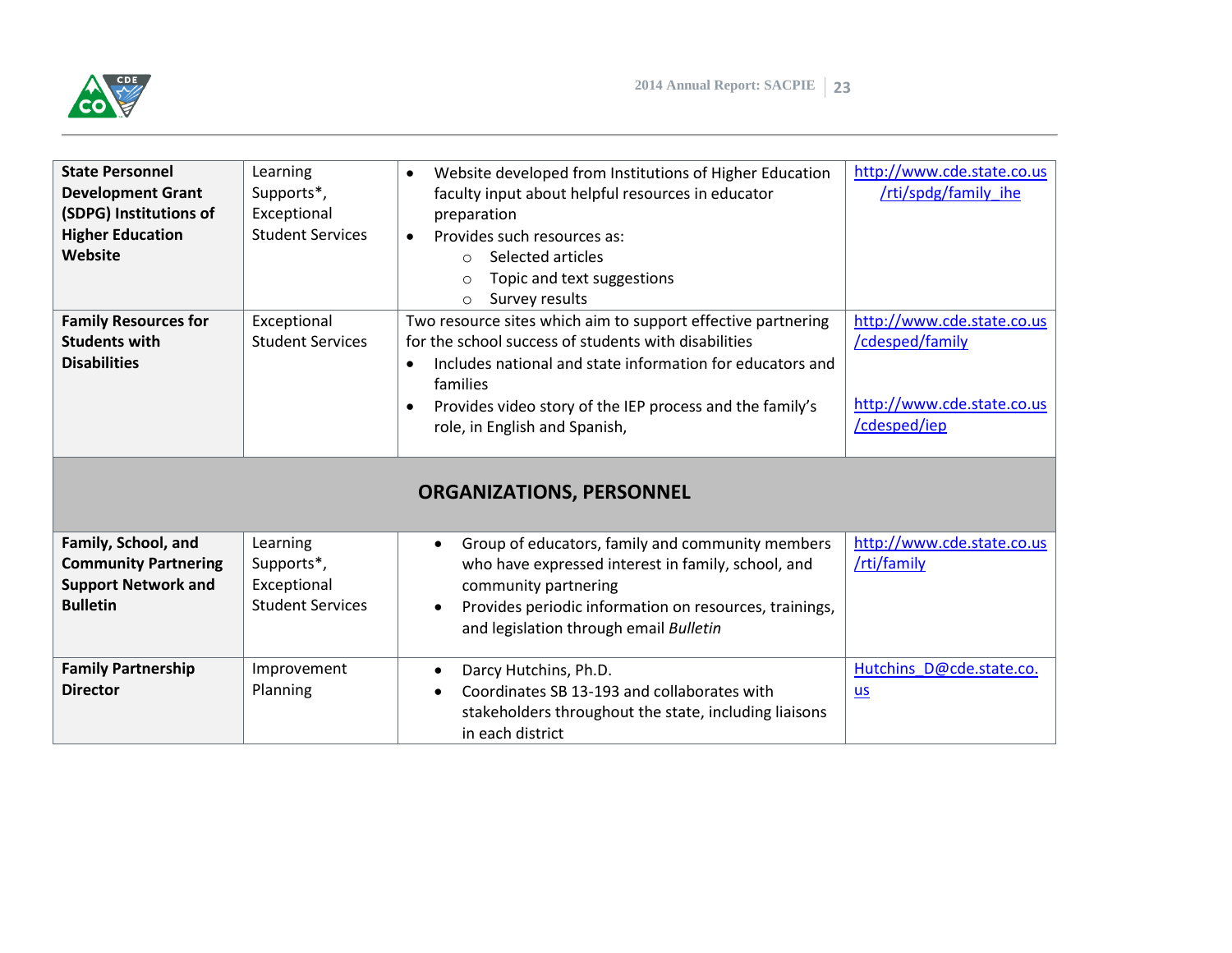

| <b>State Advisory Council</b><br>on Parent Involvement<br>in Education (SACPIE)           | Partners with<br>Colorado<br>Department of<br>Education | Legislated council, which advises and provides<br>$\bullet$<br>information, in conjunction with CDE, on involving<br>families in preschool through higher education and<br>reports to the State Board of Education, Colorado<br>Commission on Higher Education, and the Education<br>Committees of the Senate and House.<br>Provides such resources as:<br>$\bullet$<br>Stakeholder brochure<br>$\Omega$<br><b>Training materials</b><br>$\circ$<br><b>National links</b><br>$\bigcirc$<br>Annual proclamation<br>$\circ$ | http://www.cde.state.co.us<br>/search/node/SACPIE       |
|-------------------------------------------------------------------------------------------|---------------------------------------------------------|---------------------------------------------------------------------------------------------------------------------------------------------------------------------------------------------------------------------------------------------------------------------------------------------------------------------------------------------------------------------------------------------------------------------------------------------------------------------------------------------------------------------------|---------------------------------------------------------|
| <b>Migrant Education</b><br><b>Parent Advisory Council</b><br>(PAC)                       | Language, Culture,<br>and Equity                        | State parent advisory council which taps parent<br>$\bullet$<br>representation from diverse communities<br>Advises the Migrant Education Program and shares<br>$\bullet$<br>information with the migrant community in local<br>areas                                                                                                                                                                                                                                                                                      | http://www.cde.state.co.us<br>/cde english/elau migrant |
| <b>Colorado Special</b><br><b>Education Advisory</b><br><b>Committee (CSEAC)</b>          | Exceptional<br><b>Student Services</b>                  | State parent and professional advisory committee<br>$\bullet$<br>which is mandated in the Individual with Disabilities<br>Education Act (IDEA) to advise the state educational<br>agency on issues impacting the education of students<br>with disabilities.<br>Advises, develops position papers and resources, and<br>$\bullet$<br>supports the organization of local special education<br>advisory committees                                                                                                          | http://www.cde.state.co.us<br>/cdesped/cseac            |
| <b>Colorado Gifted</b><br><b>Education State</b><br><b>Advisory Committee</b><br>(GE-SAC) | Exceptional<br><b>Student Services</b>                  | State parent and professional advisory committee<br>$\bullet$<br>created by the Colorado State Board of Education to<br>support gifted education<br>Advises, develops position papers and resources, and<br>$\bullet$<br>provides input and guidance in improving gifted<br>education                                                                                                                                                                                                                                     | http://www.cde.state.co.us<br>/gt/gtadvco               |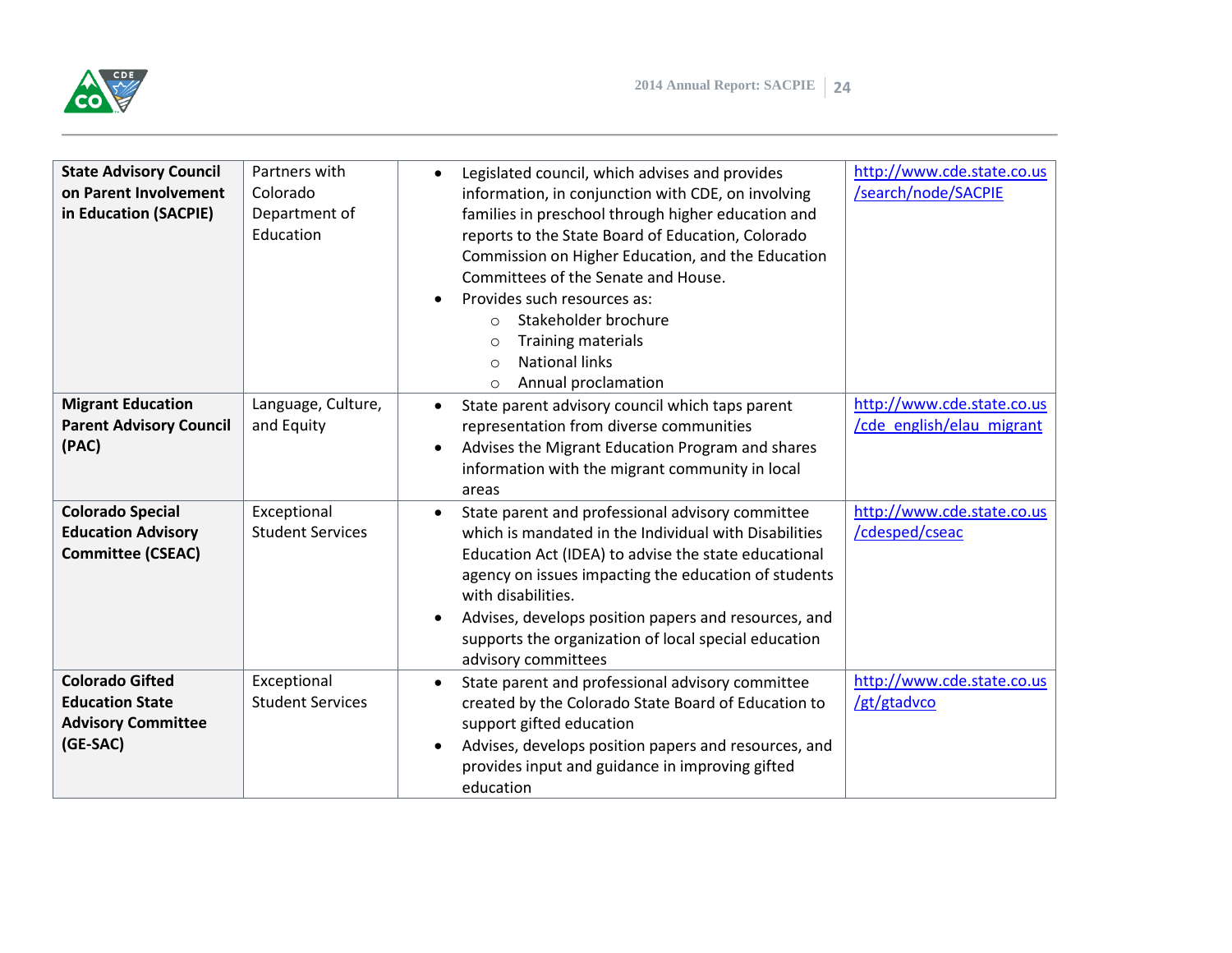

## **TRAININGS AND ONLINE LEARNING OPPORTUNITIES**

| Family, School, and<br><b>Community Partnering</b><br><b>High Impact Strategies:</b><br><b>Communicating and</b><br><b>Designing Homework</b><br>"Two-Way" | Exceptional<br><b>Student Services</b> | Two-week online seminar provides information,<br>$\bullet$<br>resources, and skills in developing effective reciprocal<br>communication and homework practices, which can<br>improve student achievement; targeted to all educators<br>with various credit options<br>Focuses on data-based action planning and practical<br>$\bullet$<br>application to site or situation                                                                                                                                                                                                                                             | http://www.cde.state.co.us<br>/rti/family |
|------------------------------------------------------------------------------------------------------------------------------------------------------------|----------------------------------------|------------------------------------------------------------------------------------------------------------------------------------------------------------------------------------------------------------------------------------------------------------------------------------------------------------------------------------------------------------------------------------------------------------------------------------------------------------------------------------------------------------------------------------------------------------------------------------------------------------------------|-------------------------------------------|
| <b>Multi-Tiered Family,</b><br><b>School, and Community</b><br>Partnering                                                                                  | Exceptional<br><b>Student Services</b> | Six-week online course that builds upon the strong<br>$\bullet$<br>research base supporting the importance of family-school<br>partnerships in student learning; there is integration of a<br>Multi-Tiered System of Supports (MTSS), Positive<br>Behavioral Interventions and Supports (PBIS), and the<br>National Standards for Family-School Partnerships (PTA,<br>2008); targeted to all stakeholders with various credit<br>options<br>Focuses on data-based action planning and practical<br>$\bullet$<br>application to site or situation                                                                       | http://www.cde.state.co.us<br>/rti/family |
| <b>Family-School</b><br>Partnering<br>at the Secondary Level                                                                                               | Dropout and<br>Engagement              | Six-week online course, which includes the essential<br>$\bullet$<br>components of the general Multi-Tiered Family, School,<br>and Community Partnering course (see above), but has a<br>clear emphasis on partnering issues in middle and high<br>school such as dropout prevention, post-secondary and<br>workforce readiness, and the Individual Career and<br>Academic Plan (ICAP); targeted to secondary educators<br>and community resources who work with adolescents<br>and has various credit options<br>Focuses on data-based action planning and practical<br>$\bullet$<br>application to site or situation | http://www.cde.state.co.us<br>/rti/family |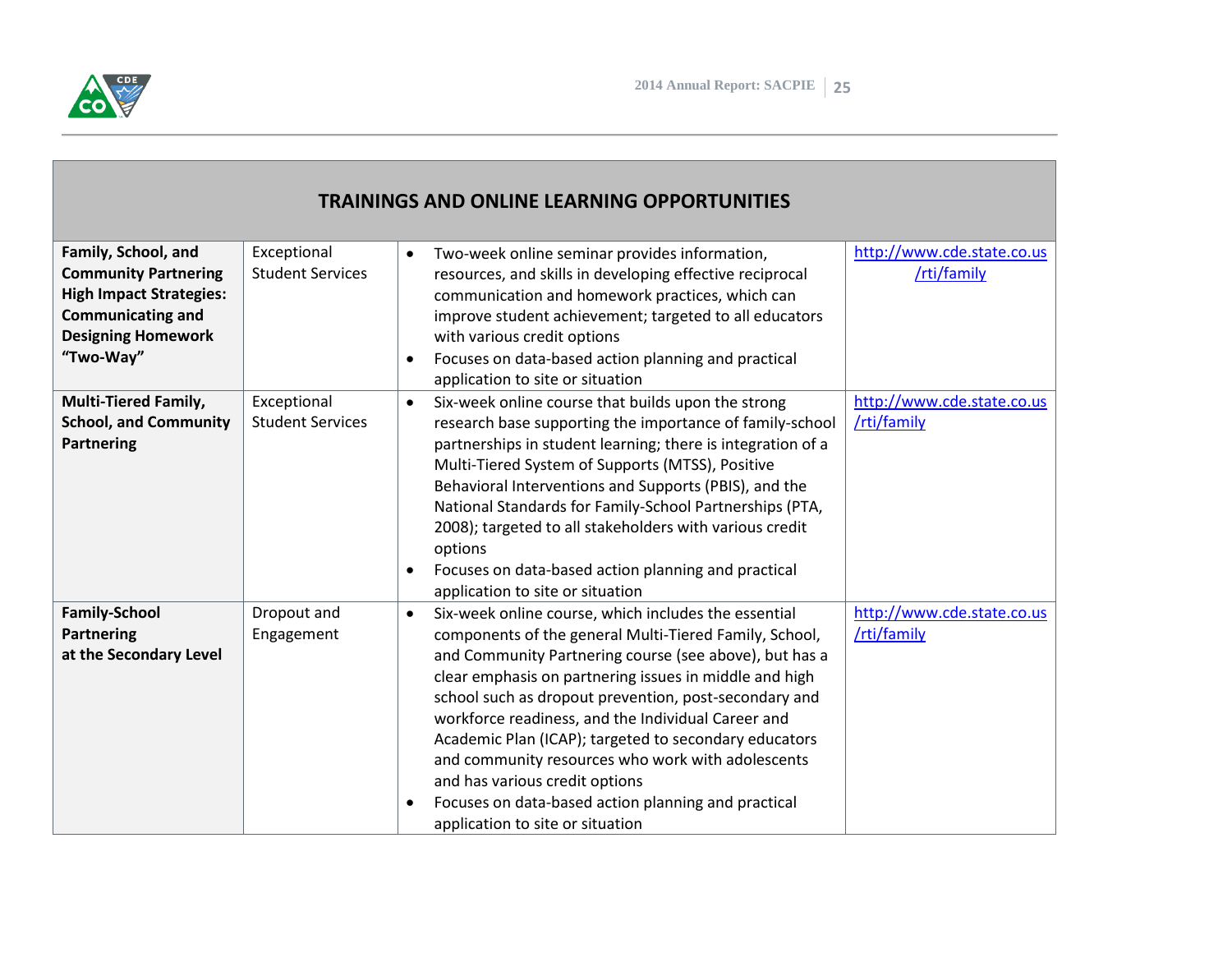

| <b>Community of Practice</b><br>(CoP)                                     | Learning<br>Supports*,<br>Exceptional<br><b>Student Services</b>                                                | Monthly online conversations with a goal of building a<br>$\bullet$<br>network of family and community members that are<br>valued as equal partners with educators; targeted to all<br>education stakeholders<br>Includes the following components:<br>$\bullet$<br>Conversations about shared effort and<br>$\bigcap$<br>responsibility<br>Developing action plans for family, school, and<br>$\circ$<br>community partnering within a multi-tiered<br>system of supports framework<br>Specific topics developed from feedback<br>$\circ$ | http://www.cde.state.co.us<br>/rti/family            |
|---------------------------------------------------------------------------|-----------------------------------------------------------------------------------------------------------------|--------------------------------------------------------------------------------------------------------------------------------------------------------------------------------------------------------------------------------------------------------------------------------------------------------------------------------------------------------------------------------------------------------------------------------------------------------------------------------------------------------------------------------------------|------------------------------------------------------|
| <b>Parents Encouraging</b><br><b>Parents (PEP)</b><br><b>Conferences</b>  | Exceptional<br><b>Student Services</b>                                                                          | Three-day conferences throughout the year that are<br>$\bullet$<br>family-centered and designed to offer support,<br>information, and education to parents and professionals<br>Provides learning and sharing opportunities about<br>$\bullet$<br>experiences, best practices, and legal processes                                                                                                                                                                                                                                         | http://www.cde.state.co.us<br>/cdesped/pep           |
| <b>Family Engagement</b><br><b>Promising Practices</b><br><b>Training</b> | Improvement<br>Planning, State<br><b>Advisory Council</b><br>for Parent<br>Involvement in<br>Education (SACPIE) | Face-to-face, statewide trainings to help schools and<br>$\bullet$<br>districts implement comprehensive, sustainable<br>partnership structures for student success: targeted to<br>family-school teams and leaders<br>Includes the following topics:<br>$\bullet$<br>National Standards for Family-School<br>$\circ$<br>Partnerships<br>Distributed Leadership<br>$\circ$<br><b>Action Planning</b><br>$\circ$<br>Evaluation<br>$\circ$                                                                                                    | http://www.cde.state.co.us<br>/uip/trainingmaterials |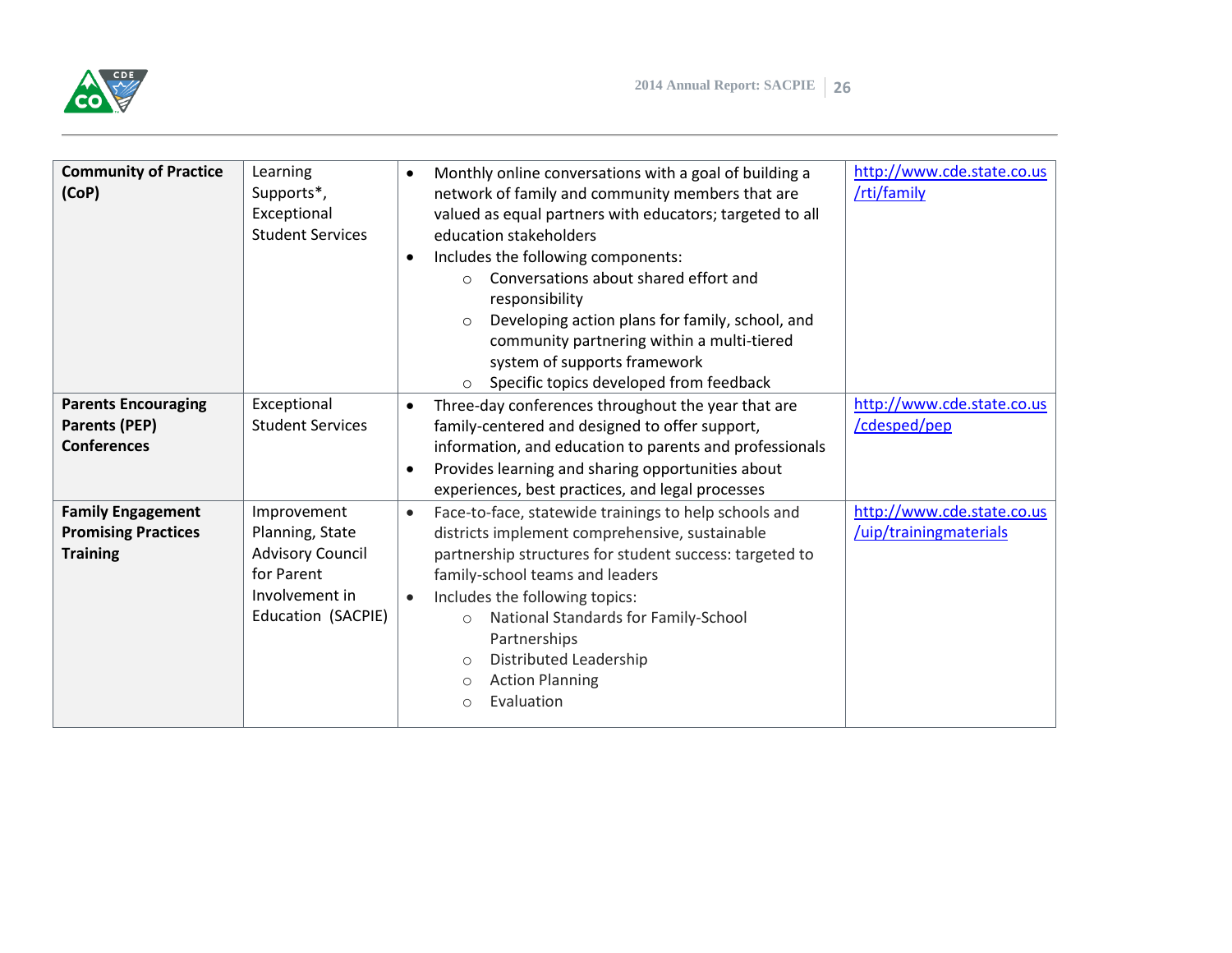

| <b>School and District</b> | Improvement             | http://www.cde.state.co.us<br>Face-to-face, statewide trainings to share the basic<br>$\bullet$ |
|----------------------------|-------------------------|-------------------------------------------------------------------------------------------------|
| Accountability             | Planning, State         | /uip/familyengagement<br>responsibilities and composition of School Accountability              |
| <b>Committees Training</b> | <b>Advisory Council</b> | Committees (SACs) and District Accountability                                                   |
|                            | for Parent              | Committees (DACs); targeted to SACs and DACs                                                    |
|                            | Involvement in          | Includes the following components:<br>$\bullet$                                                 |
|                            | Education (SACPIE)      | Strategies to recruit, prepare and sustain<br>$\circ$                                           |
|                            |                         | productive participation on SACs and DACs                                                       |
|                            |                         | Suggestions about how to collaborate with key<br>$\circ$                                        |
|                            |                         | stakeholders                                                                                    |
|                            |                         | Time to share promising practices and challenges<br>$\circ$                                     |
|                            |                         | about SAC and DAC responsibilities and                                                          |
|                            |                         | composition                                                                                     |
|                            |                         | Time to plan next steps<br>$\circ$                                                              |
|                            |                         |                                                                                                 |

Note: This matrix is not intended to be inclusive of all current resources at the Colorado Department of Education that might support families and educators. The intent is that this matrix is an ongoing work in progress and will be updated periodically with new resources and information.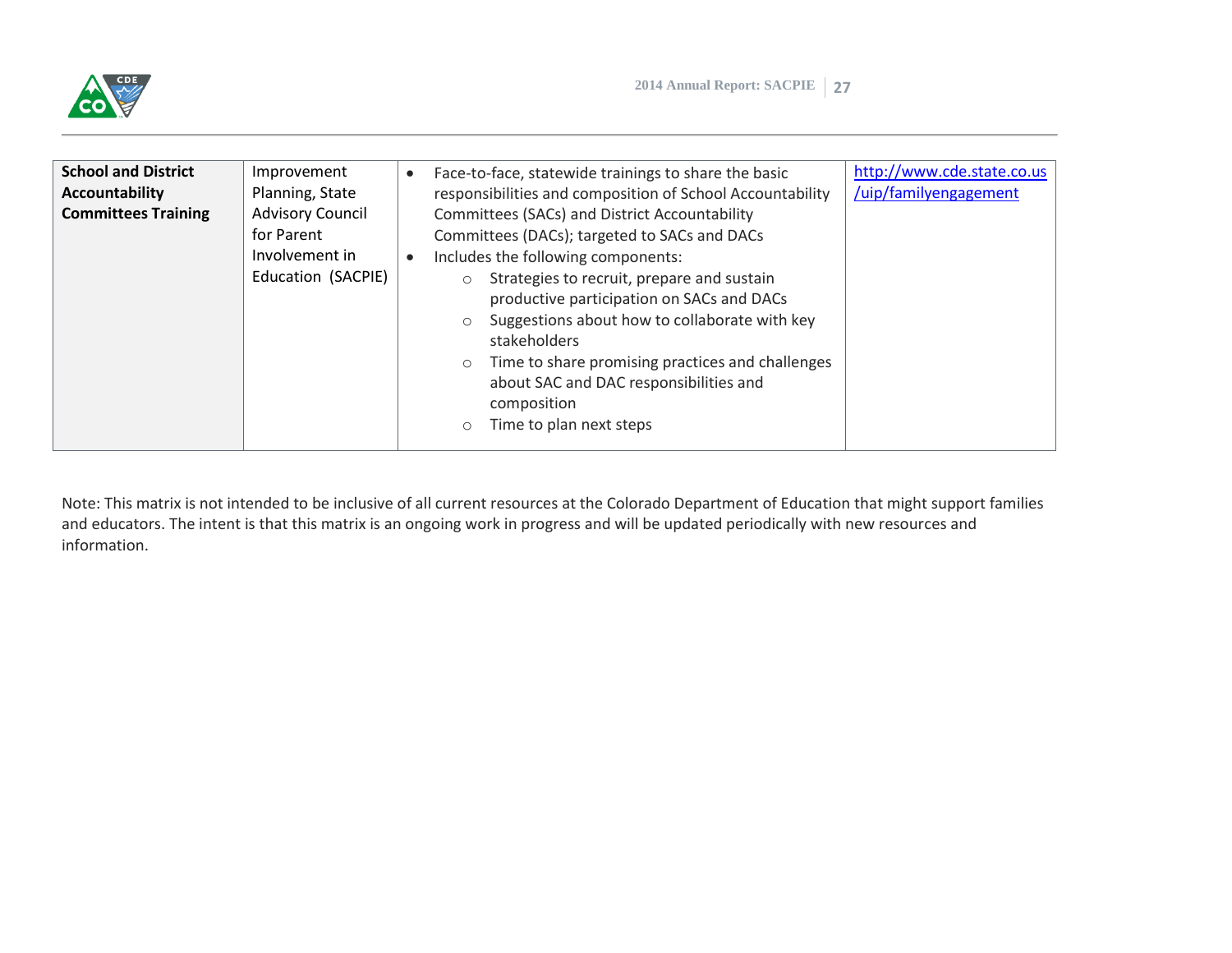

#### **Appendix G Colorado Department of Education CDE Family, School, and Community Partnering (FSCP) Community of Practice (CoP) 2014**

**What:** A Colorado Department of Education (CDE) cross-departmental team focused on all facets of family, school, and community partnering within the CDE and throughout the Colorado education community operating under the National Standards for Family-School Partnerships (PTA, 2008) [\(http://www.pta.org/programs/content.cfm?ItemNumber=3126\)](http://www.pta.org/programs/content.cfm?ItemNumber=3126).

**Purpose:** To support the CDE's strategic goals through the alignment, development, coordination and support of family, school, and community partnering efforts.

#### **Outcomes:**

- Develop shared knowledge across the CDE and build capacity within the Department to effectively engage in the work of family, school, and community partnering.
	- $\circ$  Encourage the CDE and local educational agencies (LEAs) in the collection and use of data so as to continuously improve family, school, and community partnering practices.
- Work collaboratively with the State Advisory Council for Parent Involvement in Education (SACPIE) in supporting statewide alignment of policy, practices, and resources throughout all educational levels and systems.
- Coordinate CDE resources.
	- o Leverage resources.
	- $\circ$  Identify opportunities for collaborative work and shared conference presentations.
	- o Identify and promote evidence-based and promising practices.
	- o Identify exemplars and models of effective family, school, and community partnering in Colorado.
	- $\circ$  Work collaboratively to identify state and federal requirements related to parent, family, and community partnering and ensure that they are met by the Department.

#### **Participating CDE Offices, Programs, or Units:**

- Adult Education and Family Literacy
- Colorado State Library
- Dropout Prevention
- Early Learning and School Readiness
- Exceptional Student Services
- Federal Programs
- Health and Wellness
- Improvement Planning
- Language, Culture, and Equity
- Office of Learning Supports (Multi-Tiered System of Supports and Positive Behavioral Interventions and Supports)
- Standards and Instructional Support